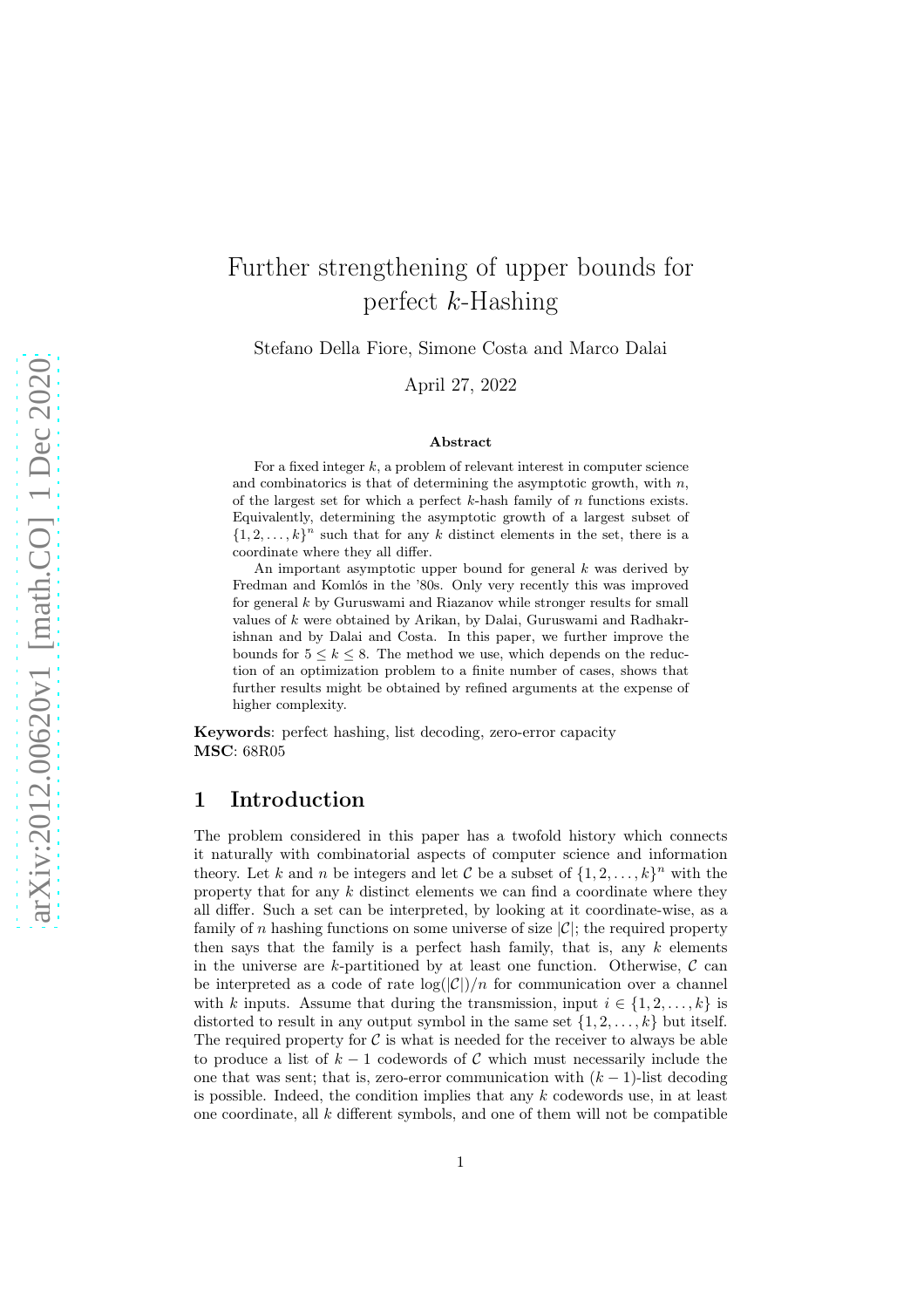### 1 INTRODUCTION 2

with the received symbol in that coordinate. We refer the reader to [\[7\]](#page-17-0), [\[8\]](#page-17-1), [\[12\]](#page-17-2), [\[13\]](#page-17-3) for an overview of the the more general context of this problem, with some recent results in a different asymptotic setting in [\[3\]](#page-17-4).

We will call any subset  $C$  of  $\{1, 2, ..., k\}^n$  with the described property a khash code. For the reasons mentioned above, bounding the size of k-hash codes is a combinatorial problem which has been of interest in both computer science and information theory. It is known that  $k$ -hash codes of exponential size in  $n$ can be constructed and the quantity of interest is usually the rate of such codes. We will thus study the quantity

$$
R_k = \limsup_{n \to \infty} \frac{1}{n} \log |\mathcal{C}_n| \tag{1}
$$

where the  $\mathcal{C}_n$  are k-hash codes of length n with maximal rate. Few lower bounds on  $R_k$  are known. First results in this sense were given by [\[8\]](#page-17-1), [\[7\]](#page-17-0) and a better bound was derived by [\[11\]](#page-17-5) for  $k = 3$ . More recently, new lower bounds were derived in  $[15]$  for infinitely many other values of k. The first, landmark result concerning the upper bounds was obtained by Fredman-Komlós [\[8\]](#page-17-1), who showed that

$$
R_k \le \frac{k!}{k^{k-1}} \,. \tag{2}
$$

<span id="page-1-0"></span>Progresses have since been rare. An improvement was first obtained for  $k = 4$ in [\[2\]](#page-17-7) and then in [\[5\]](#page-17-8), [\[6\]](#page-17-9). It was proved only recently in [\[9\]](#page-17-10) that the Fredman-Komlós bound is not tight for any  $k > 3$ ; explicit better values were given there for  $k = 5, 6$ , and for larger k modulo a conjecture which is proved in [\[4\]](#page-17-11), where further improvements are also obtained for  $k = 5, 6$ . In this paper we give new results for  $k = 5, \ldots, 8$ . A comparison between the bound [\(2\)](#page-1-0), the best in the literature and our new results is shown in Table [1.](#page-1-1)

| Bound from [8] | 0.19200      | 0.092593     | 0.04284       | 0.019227    |
|----------------|--------------|--------------|---------------|-------------|
| Best known     | $0.1697$ [4] | $0.0875$ [4] | $0.04279$ [9] | 0.019213[9] |
| This work      | 0.1690       | 0.0848       | 0.04090       | 0.018889    |

<span id="page-1-1"></span>Table 1: Numerical values for upper bounds on  $R_k$ . The bounds for  $k = 7, 8$ in [\[9\]](#page-17-10) are modulo a conjecture which is proved in [\[4\]](#page-17-11). All numbers are rounded upwards.

The paper is structured as follows. In the Section [2](#page-2-0) we give some background on the method used in the mentioned recent series of works to find upper bounds using Hansel's lemma. In Section [3](#page-5-0) we present the main new ingredient of this paper, which is a way to improve the bounds derived in [\[4\]](#page-17-11) by means of a more careful analysis of a quadratic form that was also objective of that study. In Section [4,](#page-7-0) we show how this idea can be effectively implemented after an appropriate reduction of the problem to a list of cases that can be studied exhaustively. We defer to the Appendices the details of the implementation of the exhaustive study over this non-reducible cases.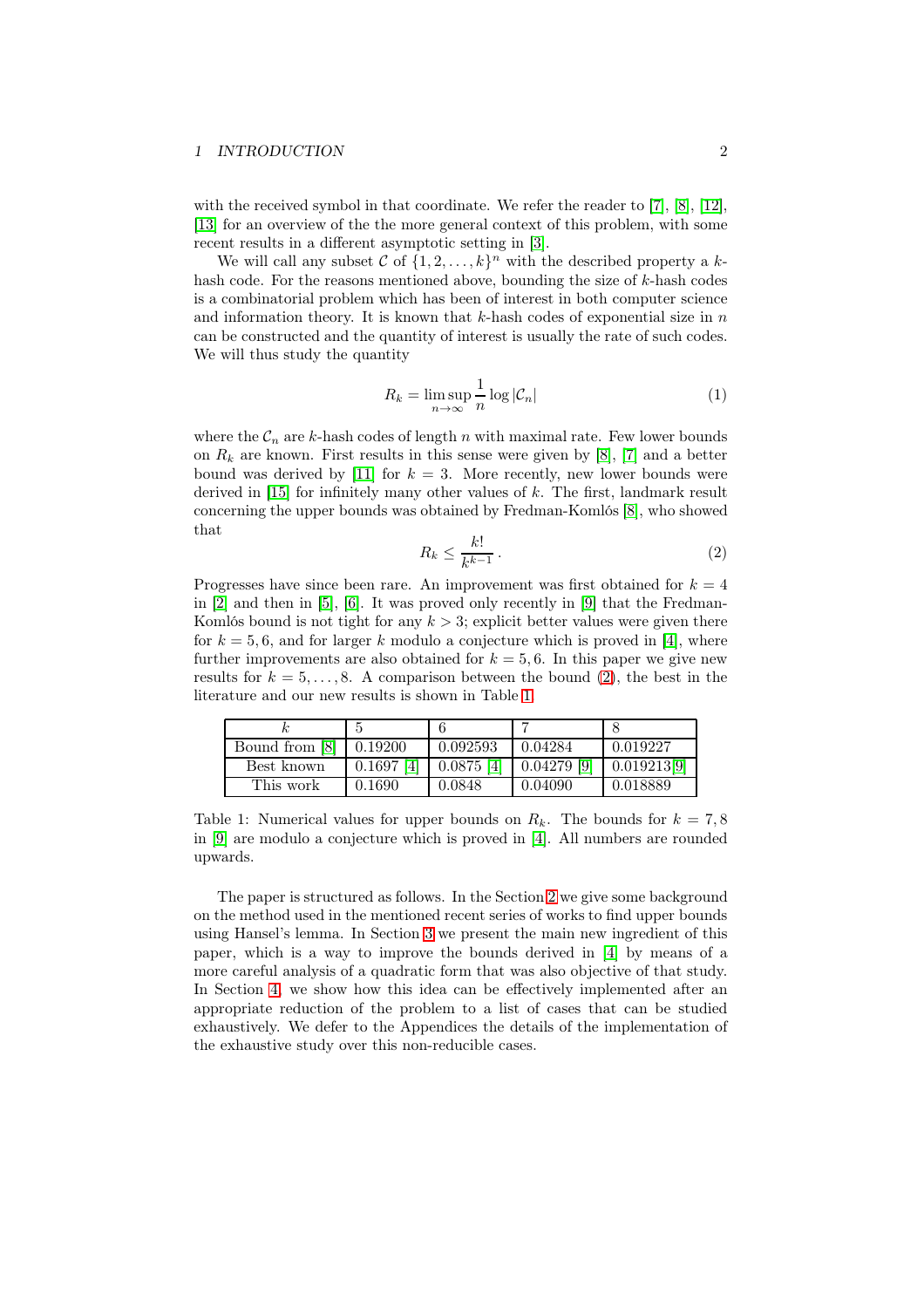# <span id="page-2-0"></span>2 Background

The best upper bounds on  $R_k$  available in the literature can all be seen as different applications of a central idea, which is the study of  $k$ -hashing by comparison with a combinations of binary partitions. This main line of approach to the problem comes from the original work of Fredman and Kómlos [\[8\]](#page-17-1). A clear and productive formulation of the idea was given by Radhakrishnan in terms of Hansel's lemma [\[14\]](#page-17-12), which remained the main tool used in all recent results [\[6\]](#page-17-9), [\[9\]](#page-17-10) and [\[4\]](#page-17-11). We state the Lemma here and briefly revise for the reader convenience how this was applied in those works.

**Lemma 1** (Hansel [\[10\]](#page-17-13)). Let  $K_r$  be a complete graph on r vertices and let  $G_1, \ldots, G_m$  be bipartite graphs on those same vertices such that  $\cup_i G_i = K_r$ . Let  $\tau(G_i)$  be the number of non-isolated vertices in  $G_i$ . Then

$$
\sum_{i=1}^{m} \tau(G_i) \ge \log r. \tag{3}
$$

The application to  $k$ -hashing relies on the following observation. Given a  $k$ hash code C, fix any  $(k-2)$  elements  $x_1, x_2, \ldots, x_{k-2}$  in C. For any coordinate i let  $G_i^{x_1,\ldots,x_{k-2}}$  be the bipartite graph with vertex set  $G \setminus \{x_1,x_2,\ldots,x_{k-2}\}$ and edge set

<span id="page-2-2"></span>
$$
E = \{(y, y') : x_{1,i}, x_{2,i}, \dots, x_{k-2,i}, y_i, y'_i \text{ are all distinct}\}.
$$
 (4)

Since C is a k-hash code, then  $\bigcup_i G_i^{x_1,\ldots,x_{k-2}}$  is the complete graph on  $G \setminus$  ${x_1, x_2, \ldots, x_{k-2}}$  and so

<span id="page-2-1"></span>
$$
\sum_{i=1}^{n} \tau(G_i^{x_1, \dots, x_{k-2}}) \ge \log(|C| - k + 2).
$$
 (5)

This inequality allows one to upper bound  $|C|$  by upper bounding the left hand side. Inequality [\(5\)](#page-2-1) holds for any choice of  $x_1, x_2, \ldots, x_{k-2}$ , so the main goal is proving that left hand side is not too large for all possible choices of  $x_1, x_2, \ldots, x_{k-2}$ . The choice can be deterministic or we can take the expectation over any random selection.

Note that if the  $x_{1,i}, x_{2,i}, \ldots, x_{k-2,i}$  are not all distinct (let us say that they "collide") then the graph in [\(4\)](#page-2-2) is empty, that is the corresponding  $\tau$  in the left hand side of [\(5\)](#page-2-1) is zero. So, using codewords  $x_1, x_2, \ldots, x_{k-2}$  which collide in many coordinates helps in upper bounding  $|\mathcal{C}|$ . On the other hand, in a coordinate i where the codewords do not collide,  $\tau(G_i^{x_1,...,x_{k-2}})$  depends on what a fraction of the code uses the remaining two symbols in the alphabet. This can be made small "on average" if  $x_1, \ldots, x_{k-2}$  are picked randomly. More precisely, let  $f_i$  be probability distribution of the *i*-th coordinate of C, that is,  $f_{i,a}$  is the fraction of elements of C whose *i*-th coordinate is a. Then, we have

$$
\tau(G_i^{x_1,\ldots,x_{k-2}}) = \n\begin{cases}\n0 & x_1, \ldots, x_{k-2} \text{ collide in coordinate } i \\
\left(\frac{|C|}{|C|-k+2}\right) \left(1 - \sum_{j=1}^{k-2} f_{i,x_{ji}}\right) & \text{otherwise}\n\end{cases}
$$
\n(6)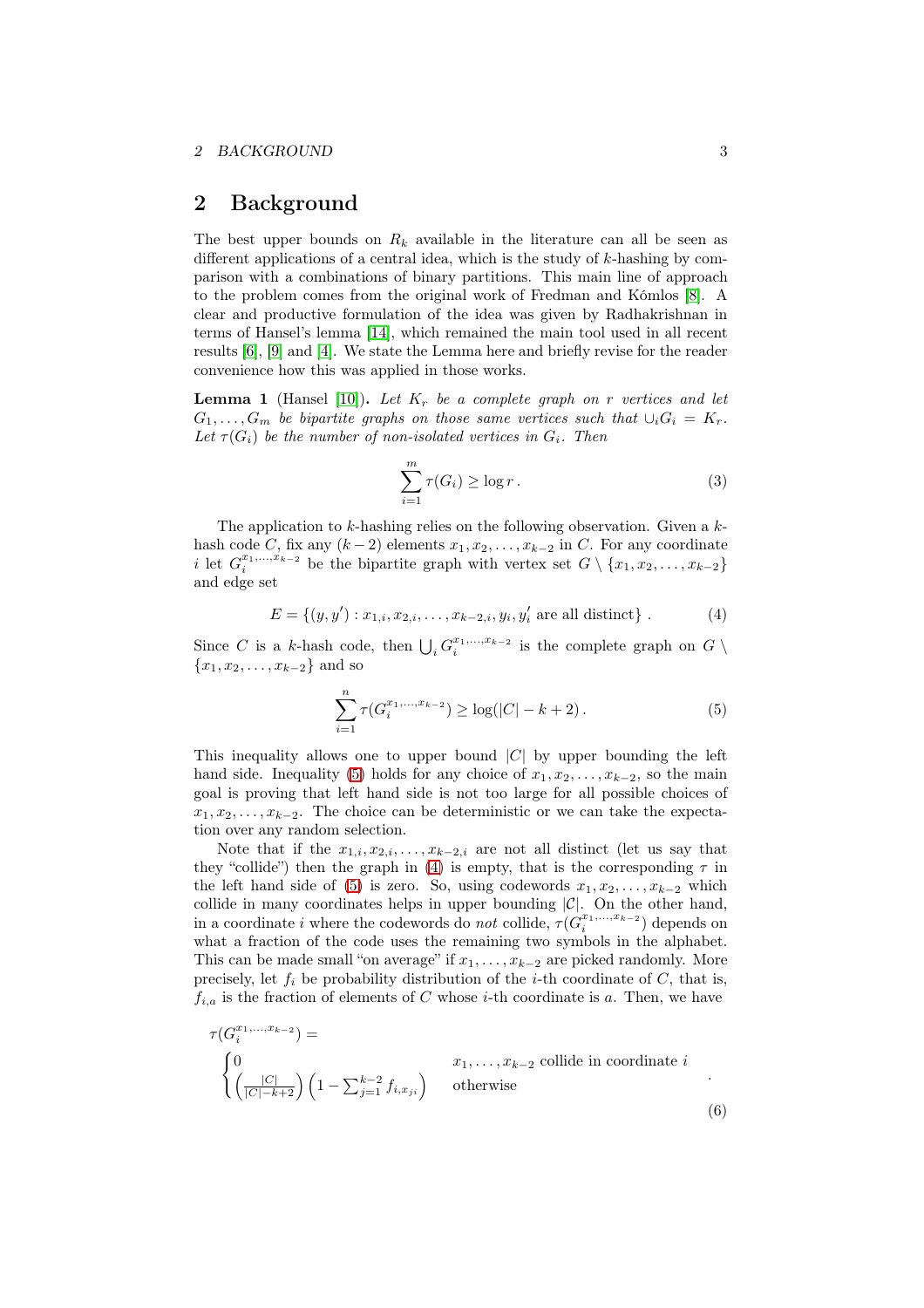## 2 BACKGROUND 4

So, one can make the left hand side in [\(5\)](#page-2-1) small by using  $x_1, \ldots, x_{k-2}$  which collide in many coordinates and at the same time have in the remaining coordinates symbols  $x_{ji}$  for which the  $f_{i,x_{ji}}$  are not too small. This can be obtained "on average" if  $x_1, \ldots, x_{k-2}$  are picked in some random way over the code, since this will force values with large  $f_{i,x_{ji}}$  to a appear frequently as the *i*-th coordinate in some of the  $x_1, \ldots, x_{k-2}$ . There are different ways to turn this into a precise agrument to bound the right hand side of [\(5\)](#page-2-1). We refer the reader to [\[4\]](#page-17-11) for a detailed discussion, and we only discuss here the procedure as used there, since it is the base for our current contribution.

The idea is to partition the code C in subcodes  $\mathcal{C}_{\omega}$ ,  $\omega \in \Omega$ . The only requirement is that each subcode has size which grows unbounded with  $n$  and uses in any of its first  $\ell$  coordinates only  $(k-3)$  symbols. It was shown in [\[4\]](#page-17-11) that if the original code has rate R, then for any  $\epsilon > 0$  one can do this with a choice of  $\ell = n(R - \epsilon) / \log \left( \frac{k}{k-3} \right)$ for *n* large enough. Given such a partition of our code, if we select codewords  $x_1, \ldots, x_{k-2}$  within the same subcode  $\mathcal{C}_{\omega}$ , they will collide in the first  $\ell$  coordinates and the corresponding contribution to the l.h.s. of [\(5\)](#page-2-1) will be zero. We then add the randomization. We pick randomly one of the subcodes  $\mathcal{C}_{\omega}$  and randomly select the codewords  $x_1, \ldots, x_{k-2}$  within  $\mathcal{C}_{\omega}$ . We then upper bound the expected value of the left hand side of [\(5\)](#page-2-1) under this random selection to obtain an upper bound on  $|\mathcal{C}|$ , that is

$$
\log(|C| - k + 2) \leq \mathbb{E}_{\omega}(\mathbb{E}[\sum_{i \in [\ell+1,n]} \tau(G_i^{x_1, x_2, ..., x_{k-2}})|\omega])
$$
(7)

$$
= \sum_{i \in [\ell+1,n]} \mathbb{E}_{\omega}(\mathbb{E}[\tau(G_i^{x_1,x_2,...,x_{k-2}})|\omega]). \tag{8}
$$

Here, each subcode  $\mathcal{C}_{\omega}$  is taken with probability  $\lambda_{\omega} = |\mathcal{C}_{\omega}|/|\mathcal{C}|$ , and  $x_1, \ldots, x_{k-2}$ are taken uniformly at random (without repetitions) from  $\mathcal{C}_{\omega}$ .

As mentioned before, let  $f_i$  be the probability distribution of the *i*-th coordinate of C, and let instead  $f_{i|\omega}$  be the distribution of the *i*-th coordinate of the subcode  $C_{\omega}$  (with components, say,  $f_{i,a|\omega}$ ). Then, for  $i > \ell$ , we can write

$$
\mathbb{E}[\tau(G_i^{x_1,\ldots,x_{k-2}})|\omega]
$$
\n
$$
= (1+o(1)) \sum_{\substack{a_1,\ldots,a_{k-2} \\ a_1,\ldots,a_{k-2}}} f_{i,a_1|\omega} f_{i,a_2|\omega} \cdots f_{i,a_{k-2}|\omega} (1-f_{i,a_1} - \cdots - f_{i,a_{k-2}}) \tag{9}
$$

where the  $o(1)$  is meant as  $n \to \infty$  and is due, under the assumption that  $C_{\omega}$ grows unbounded with n, to sampling without replacement within  $C_{\omega}$ . Now, since  $\lambda_{\omega} = |\mathcal{C}_{\omega}|/|\mathcal{C}|$ ,  $f_i$  is actually the expectation of  $f_{i|\omega}$  over the random  $\omega$ , that is, using a different dummy variable  $\mu$  to index the subcodes for convenience,

<span id="page-3-0"></span>
$$
f_i = \sum_{\mu} \lambda_{\mu} f_{i|\mu} .
$$

Using this in [\(9\)](#page-3-0), one notices that when taking further expectation over  $\omega$  it is possible to operate a symmetrization in  $\omega$  and  $\mu$ . If we denote with  $\Psi$  for the polynomial function defined for two probability distribution  $p = (p_1, p_2, \ldots, p_k)$ and  $q = (q_1, q_2, \ldots, q_k)$  as

$$
\Psi(p;q) = \sum_{\sigma \in S_k} p_{\sigma(1)} p_{\sigma(2)} \dots p_{\sigma(k-2)} q_{\sigma(k-1)} + q_{\sigma(1)} q_{\sigma(2)} \dots q_{\sigma(k-2)} p_{\sigma(k-1)}.
$$
 (10)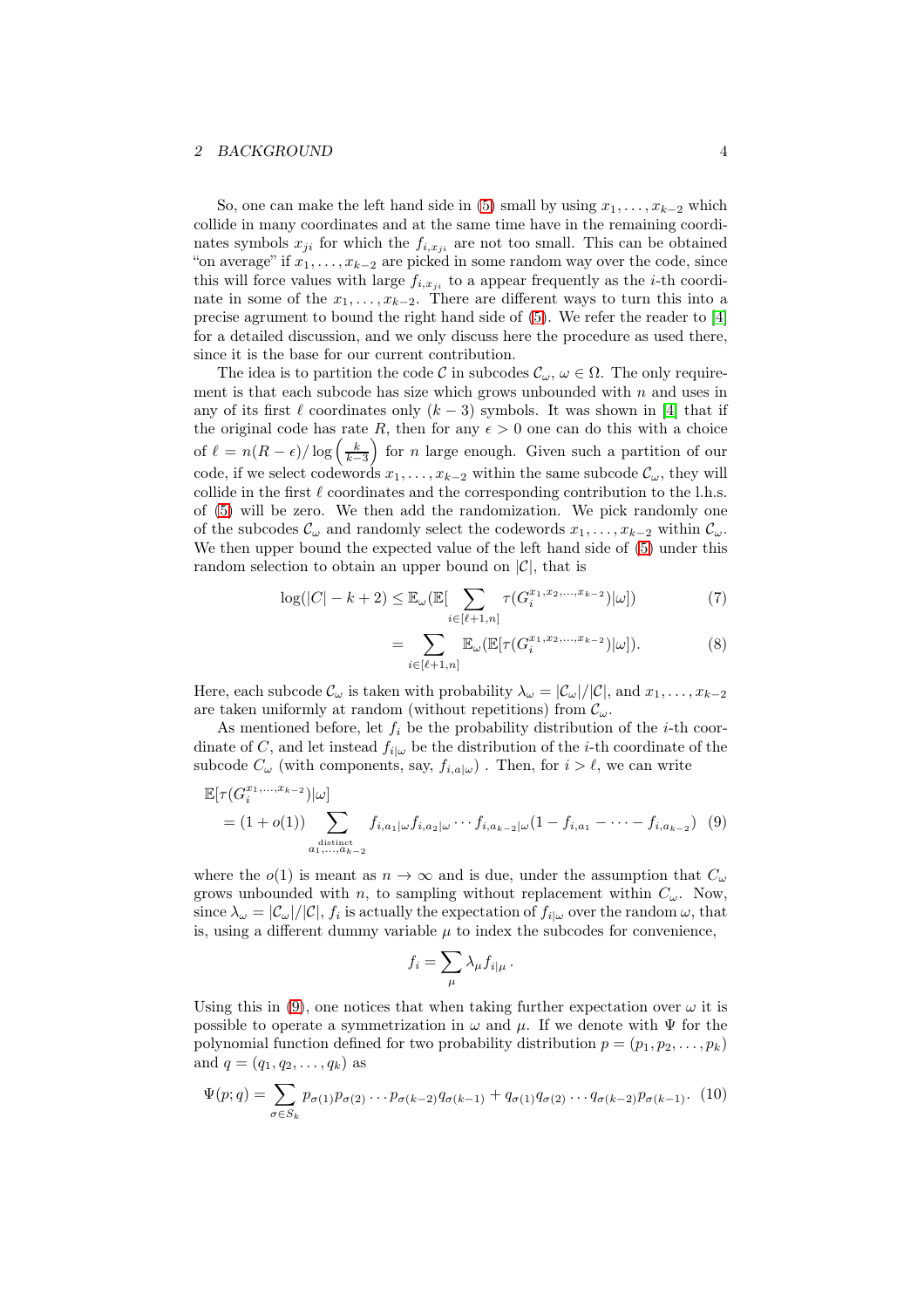#### 2 BACKGROUND 5

Then the expectation of [\(9\)](#page-3-0) over  $\omega$  can be written as

$$
\mathbb{E}[\tau(G_i^{x_1,x_2,\ldots,x_{k-2}})] = (1+o(1))\frac{1}{2}\sum_{\omega,\mu\in\Omega}\lambda_{\omega}\lambda_{\mu}\Psi(f_{i|\omega},f_{i|\mu}).\tag{11}
$$

In [\[4\]](#page-17-11), the global maximum of the function  $\Psi(p,q)$ , over arbitrary distributions  $p$  and  $q$ , say

<span id="page-4-0"></span>
$$
\Psi_{\max} = \max_{p,q} \Psi(p,q) \,,
$$

was used to deduce the inequality, valid for any  $i > \ell$ ,

$$
\mathbb{E}[\tau(G_i^{x_1, x_2, \dots, x_{k-2}})] \le (1 + o(1)) \frac{1}{2} \Psi_{\text{max}}.
$$
 (12)

Then

$$
\log|C| \le (1 + o(1))\frac{1}{2}(n - \ell)\Psi_{\max},\tag{13}
$$

from which, using the value of  $\ell$  described above, one deduces

$$
R \le (1 + o(1)) \frac{1}{2} \left[ 1 - \frac{R}{\log\left(\frac{k}{k-3}\right)} \right] \Psi_{\max}.
$$

This gives the explicit bound

<span id="page-4-1"></span>
$$
R_k \le \frac{\Psi_{\text{max}}}{2 + \frac{\Psi_{\text{max}}}{\log\left(\frac{k}{k-3}\right)}}\,. \tag{14}
$$

A weakness in this bound comes from the fact that distributions  $p$  and  $q$ that maximize  $\Psi(p;q)$  exhibit some opposing asymmetries, in the sense that they give higher probabilities to different symbols. When used as a replacement for each of the pairs of  $f_{i|\omega}$  and  $f_{i|\mu}$  in [\(11\)](#page-4-0), we have a rather conservative bound, because pairs  $(p, q)$  which give high values for  $\Psi(p, q)$  will give low values for  $\Psi(p; p)$  and  $\Psi(q; q)$ , and equation [\(11\)](#page-4-0) contains a weighted contribution from all pairings of  $f_{i|\omega}$  and  $f_{i|\mu}$ . In other words, observed that [\(11\)](#page-4-0) is a quadratic form in the distribution  $\lambda$  with kernel  $\Psi(p,q)$ , if the kernel has maximum value  $\Psi_{\text{max}}$  in some off-diagonal  $(p, q)$ -positions to which there correspond small "indiagonal" values at  $(p, p)$  and  $(q, q)$ , then using  $\Psi_{\text{max}}$  as a bound for the whole quadratic form can be quite a conservative approach.

In this paper, we approach [\(11\)](#page-4-0) more carefully by clustering the possible distributions  $f_{i|\omega}$  in different groups depending on how balanced or unbalanced they are, and bounding  $\Psi(f_{i|\omega}, f_{i|\mu})$  for  $f_{i|\omega}$  and  $f_{i|\mu}$  in those different groups. From this, we deduce a bound on the quadratic form. Note that since in the problem under consideration (that is, as  $n \to \infty$ ) we have no limit in the granularity of the distributions  $f_{i,\omega}$ , the quadratic form that we have to bound might in principle have a limiting value which is only achieved with a continuous distribution  $\lambda$  over the simplex of k-dimensional distributions  $\mathcal{P}_k$ . Still, once we consider a finite number of clusters r for the distributions  $f_{i|\omega}$ , our quadratic form is upper bounded by a corresponding r-dimensional one. In our derivation, we will use  $k + 1$  clusters with some symmetric structure which allows us to further reduce the complexity to an equivalent four dimensional form and then to a quadratics in one single variable.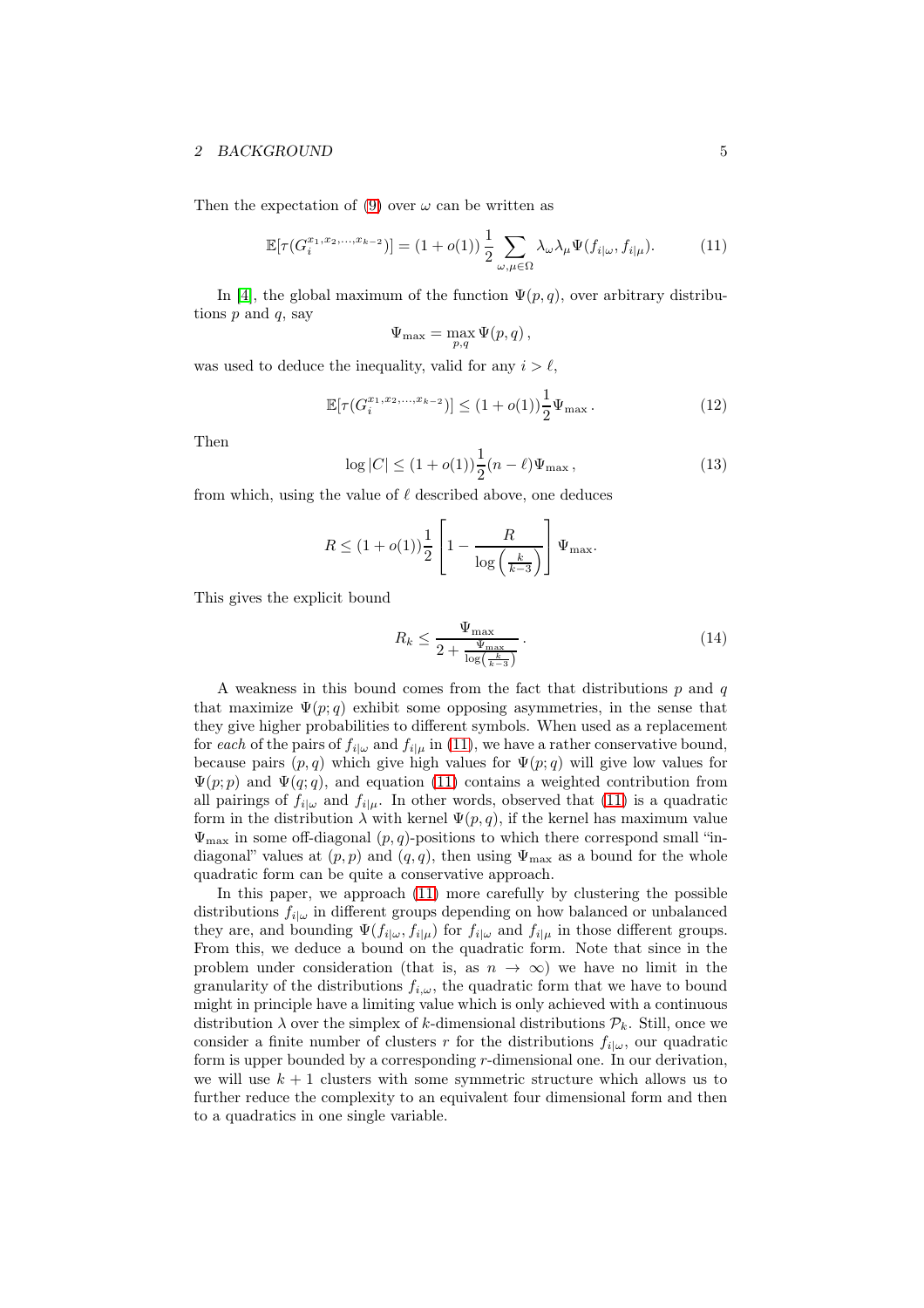# <span id="page-5-0"></span>3 Bounding the quadratic form

Based on the discussion in the previous Section, we now enter the problem of determining better upper bounds on the right hand side of [\(11\)](#page-4-0). We simplify here the notation and consider the quadratic form

<span id="page-5-1"></span>
$$
\sum_{p,q} \lambda_p \lambda_q \Psi(p;q) \tag{15}
$$

where p and q run over an arbitrary finite set of points in the simplex  $\mathcal{P}_k$  of k-dimensional probability distribution and  $\lambda$  is a probability distribution over such set. We consider partitions of  $\mathcal{P}_k$  in disjoint subsets to find upper bounds on the quadratic form [\(15\)](#page-5-1) in terms of simpler ones. If we have a partition  $\{\mathcal{P}_k^0, \mathcal{P}_k^1, \ldots, \mathcal{P}_k^r\}$  of  $\mathcal{P}_k$  and we define

$$
m_{i,j} = \sup_{p \in \mathcal{P}_k^i, q \in \mathcal{P}_k^j} \Psi(p; q), \qquad \eta_i = \sum_{p \in \mathcal{P}_k^i} \lambda_p,
$$

then clearly

<span id="page-5-2"></span>
$$
\sum_{p,q} \lambda_p \lambda_q \Psi(p;q) \leq \sum_{i,j} \sum_{p \in \mathcal{P}_k^i} \sum_{q \in \mathcal{P}_k^j} \lambda_p \lambda_q m_{i,j}
$$
\n
$$
\leq \sum_{i,j} \eta_i \eta_j m_{i,j} . \tag{16}
$$

This is a convenient simplification since we have now an  $r$ -dimensional problem which we might be able to deal with in some computationally feasible way. We will use this procedure with two different partitions in terms of how balanced or unbalanced the distributions are. We take  $k + 1$  subsets with some symmetry which allows us to further reduce the complexity.

**Partition based on maximum value.** We first consider a partition of  $\mathcal{P}_k$ in terms of the largest probability value which appears in a distribution. We use a parameter  $\epsilon < 1/(k-1)$ ; all quantities will depend on  $\epsilon$  but we do not write this in order to avoid cluttering the notation. We define  $k$  sets of unbalanced distributions

$$
\breve{\mathcal{P}}_k^i = \{ p \in \mathcal{P}_k : p_i > 1 - \epsilon \}, \quad 1 \le i \le k
$$

and correspondingly a set of balanced distributions

<span id="page-5-3"></span>
$$
\check{\mathcal{P}}_k^0 = \{ p \in \mathcal{P}_k : p_i \leq 1 - \epsilon \ \forall i \} .
$$

Note that these are all disjoint sets since  $\epsilon < 1/(k-1)$ . Following the scheme mentioned above, we can consider the values  $m_{i,j}$  and  $\eta_i$  for this specific partition. However, due to symmetry, the values  $m_{i,j}$  can be reduced to only four cases, depending on whether  $p$  and  $q$  are both balanced, one balanced and one unbalanced, or both unbalanced, either on the same coordinate or on different coordinates. Assuming  $1 \leq i, j \leq k$  with  $i \neq j$ , the following quantities are then well defined and independent of the specific values chosen for  $i$  and  $j$ 

$$
\widetilde{M}_1 = \sup_{p,q \in \widetilde{\mathcal{P}}_k^0} \Psi(p;q) \qquad \widetilde{M}_2 = \sup_{p \in \widetilde{\mathcal{P}}_k^0, q \in \widetilde{\mathcal{P}}_k^i} \Psi(p;q)
$$
\n
$$
\widetilde{M}_3 = \sup_{p,q \in \widetilde{\mathcal{P}}_k^i} \Psi(p;q) \qquad \widetilde{M}_4 = \sup_{p \in \widetilde{\mathcal{P}}_k^i, q \in \widetilde{\mathcal{P}}_k^j} \Psi(p;q)
$$
\n(17)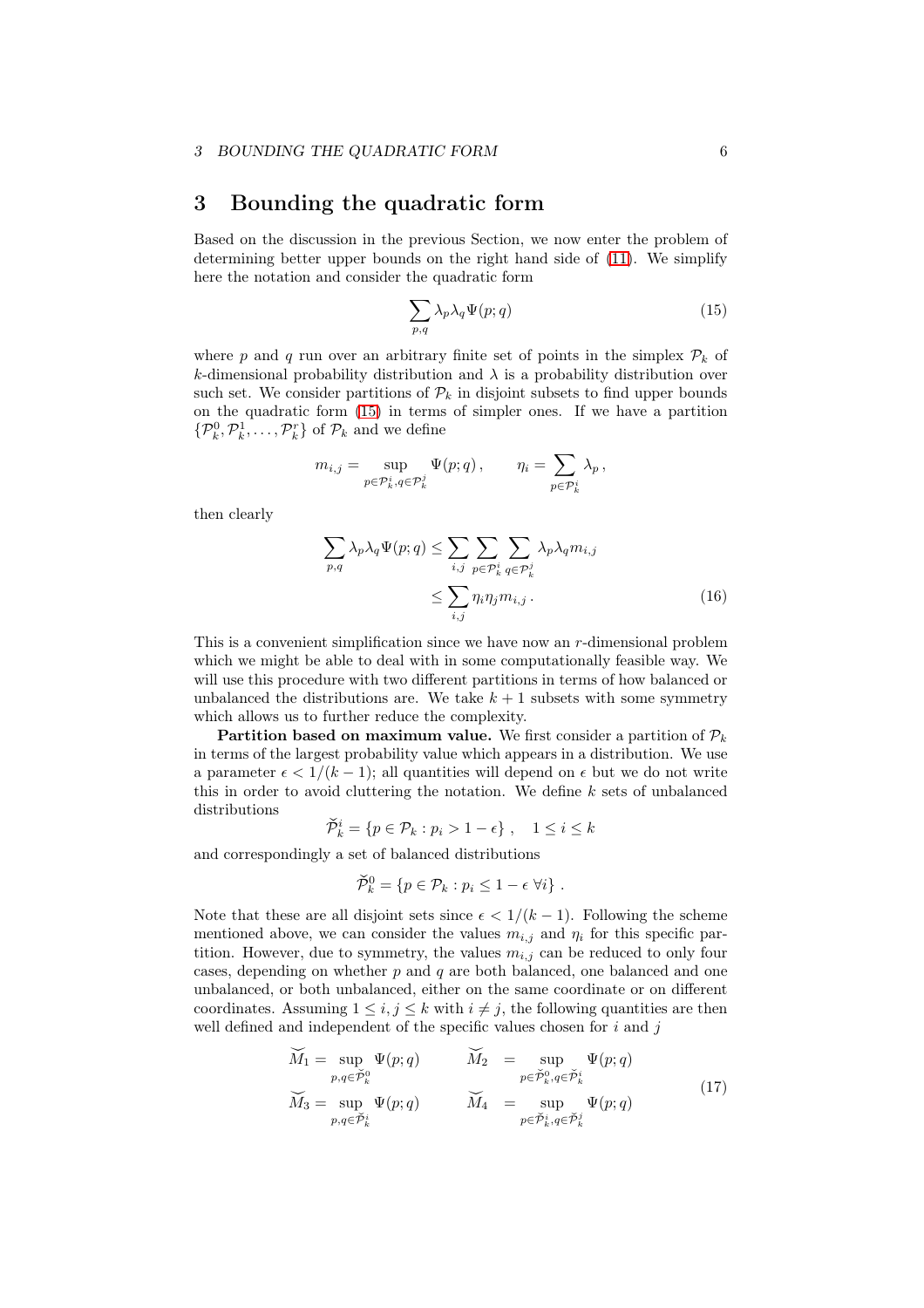### 3 BOUNDING THE QUADRATIC FORM  $7$

These values can then be used in [\(16\)](#page-5-2) in place of the  $m_{i,j}$ .

Partition based on the minimum value. We also consider a partition of  $\mathcal{P}_k$  using constraints from below. Again we use a parameter  $\epsilon$  which will be then tuned. We assume here  $\epsilon < 1/k$ . Consider now the following disjoint sets of unbalanced distributions

$$
\widehat{\mathcal{P}}_k^i = \{ p \in \mathcal{P}_k : p_i < \epsilon \,, p_j \geq p_i \,\,\forall j \,, p_j > p_i \,\,\forall j < i \}, \quad 1 \leq i \leq k \,.
$$

that is, distributions in  $\hat{\mathcal{P}}_k^i$  have a minimum component in the *i*-th coordinate, which is smaller than  $\epsilon$ , and strictly smaller than any of the preceding components (unless of course  $i = 1$ ). Correspondingly, define a set of balanced distributions as

<span id="page-6-1"></span>
$$
\widehat{\mathcal{P}}_k^0 = \{ p \in \mathcal{P}_k : p_i \ge \epsilon \,\,\forall i \} \,\,,
$$

The symmetry argument mentioned before also applies in this case and we can continue in analogy replacing the  $m_{i,j}$  of [\(16\)](#page-5-2) with the following quantities

$$
\widehat{M}_1 = \max_{p,q \in \widehat{\mathcal{P}}_k^0} \Psi(p;q) \qquad \widehat{M}_2 = \max_{p \in \widehat{\mathcal{P}}_k^0, q \in \widehat{\mathcal{P}}_k^i} \Psi(p;q) \n\widehat{M}_3 = \max_{p,q \in \widehat{\mathcal{P}}_k^i} \Psi(p;q) \qquad \widehat{M}_4 = \max_{p \in \widehat{\mathcal{P}}_k^i, q \in \widehat{\mathcal{P}}_k^i} \Psi(p;q)
$$
\n(18)

where again  $1 \leq i, j \leq k$  with  $i \neq j$ .

Applying the above scheme with the symmetric partitions we just defined, we can now rewrite the upper bound of equation [\(16\)](#page-5-2) in the form

$$
\sum_{p,q} \lambda_p \lambda_q \Psi(p;q) \le \eta_0^2 M_1 + \eta_0 \sum_{i>0} \eta_i M_2 + \sum_{i>0} \eta_i^2 M_3 + 2 \sum_{0
$$

Call  $M$  be the maximum value achieved by the right hand side of  $(19)$  over all possible probability distributions  $\eta = \eta_0, \eta_1, \ldots, \eta_k$  (which will of course depend on whether we use the  $\widehat{M}_i$ 's or  $\widecheck{M}_i$ 's values in place of the  $M_i$ 's). Then we can then replace  $\Psi_{\text{max}}$  in [\(14\)](#page-4-1) with M to derive the bound

<span id="page-6-0"></span>
$$
R_k \le \frac{M}{2 + \frac{M}{\log\left(\frac{k}{k-3}\right)}}\,. \tag{20}
$$

We will describe in the next Section our procedure to determine, or upper bound the values  $\widetilde{M}_i$ ,  $\widetilde{M}_i$  and the corresponding M. Here we only state the obtained results.

Using the partition based on the maximum value  $\{\check{\mathcal{P}}_k^i\}_{i=0,\ldots,k}$  we obtain the best bounds for  $k = 7, 8$ .

Theorem 1. We have

$$
R_7 \le 0.0408975
$$
  

$$
R_8 \le 0.0188887.
$$

Using the partition based on the minimum value  $\{\hat{\mathcal{P}}_k^i\}_{i=0,\dots,k}$  we obtain instead the best bounds for  $k = 5, 6$ .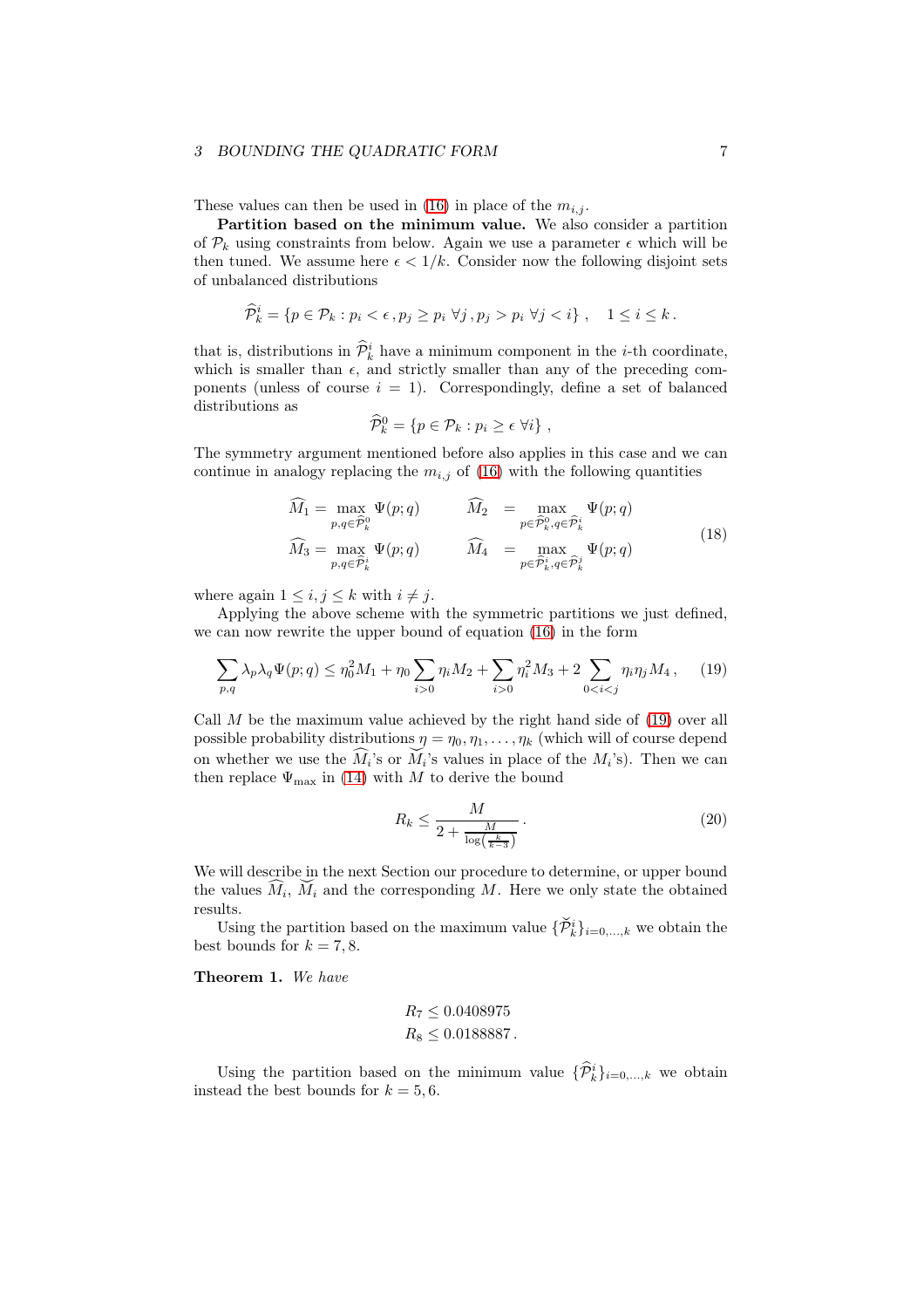<span id="page-7-1"></span>Theorem 2. We have

$$
R_5 \le 0.1689325
$$
  

$$
R_6 \le \frac{5}{59} \approx 0.0847458.
$$

Based on the results in [\[6\]](#page-17-9) and on Theorem [2](#page-7-1) when  $k = 6$  we are led to formulate the following conjecture.

Conjecture 1. For  $k > 3$ ,

$$
R_k \le \left(\frac{1}{\log(k/(k-3))} + \frac{k^{k-1}}{k!}\right)^{-1}.
$$

# <span id="page-7-0"></span>4 Computation of M

We start with a Lemma which shows that, subject to a condition which will be satisfied in our setting, the computation of  $M$  once the  $M_i$ 's are given is simple.

<span id="page-7-2"></span>**Lemma 2.** Let  $M_1, M_2, M_3$  and  $M_4$  be positive numbers such that  $M_4 > M_3$ and, for a probability distribution  $\eta = \eta_0, \eta_1, \ldots, \eta_k$ , define the function

$$
h(\eta_0, \eta_1, \cdots, \eta_k) = \eta_0^2 M_1 + 2\eta_0 \sum_{i=1}^k \eta_i M_2 + \sum_{i=1}^k \eta_i^2 M_3 + 2 \sum_{i < j} \eta_i \eta_j M_4.
$$

Then the maximum of h is achieved for  $\eta_1 = \eta_2 = \cdots = \eta_k$  and

$$
\eta_0 = \begin{cases} \frac{M_2 - \frac{1}{k} M_3 - \frac{k-1}{k} M_4}{2M_2 - M_1 - \frac{1}{k} M_3 - \frac{k-1}{k} M_4}, & \text{if } M_2 > M_1, M_3, M_4\\ 0 \text{ or } 1, & \text{otherwise} \end{cases}
$$

.

*Proof.* Since  $\sum_{i=1}^{k} \eta_i = (1 - \eta_0)$ , h can be written as:

$$
\eta_0^2 M_1 + 2(1 - \eta_0)\eta_0 M_2 + \sum_{i=1}^k \eta_i^2 M_3 + 2\sum_{i < j} \eta_i \eta_j M_4.
$$

Note that

$$
\sum_{i=1}^{k} \eta_i^2 M_3 + 2 \sum_{i < j} \eta_i \eta_j M_4 = \sum_{i=1}^{k} \eta_i^2 (M_3 - M_4) + (1 - \eta_0)^2 M_4.
$$

Since  $M_3 < M_4$  and  $\sum_{i=1}^k \eta_i = 1 - \eta_0$ , this sum is maximized when  $\eta_1 = \eta_2 =$  $\cdots = \eta_k = (1 - \eta_0)/k$ . Therefore we have to maximize the quantity

$$
\eta_0^2 M_1 + 2(1 - \eta_0)\eta_0 M_2 + \frac{1}{k}(1 - \eta_0)^2(M_3 - M_4) + (1 - \eta_0)^2 M_4,
$$

which is just a quadratic in  $\eta_0$  that achieves its maximum in [0, 1] at the point described in the statement of the Lemma. $\Box$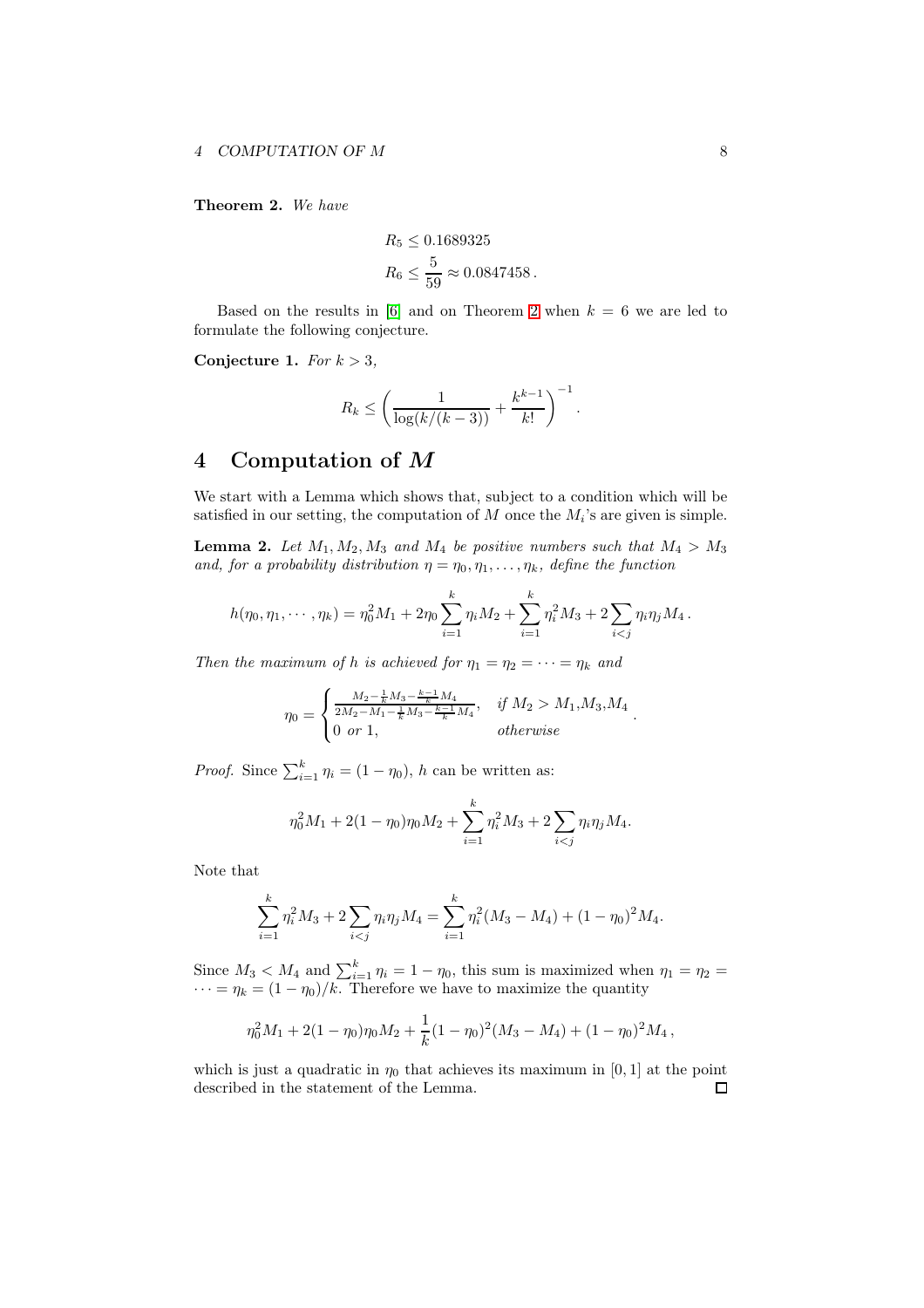### 4 COMPUTATION OF M 9

We then enter the problem of computing the quantities defined in equations [\(17\)](#page-5-3) and [\(18\)](#page-6-1). This requires determining the maximum values taken by  $\Psi(p;q)$ for p and q constrained to specific subsets  $\check{\mathcal{P}}_k^i$  or  $\widehat{\mathcal{P}}_k^i$ . We first present some Lemmas which allow us to isolate a relatively small set of possible configurations for the  $p$  and  $q$  which give a maximum.

<span id="page-8-0"></span>**Lemma 3** (Extension of Lemma 3 in [\[4\]](#page-17-11)). Let t be an integer in [2, k] and let, for any  $i \in [1, t], I_i, J_i \subseteq [0, 1]$  be nonempty intervals. We define  $D = (D_p, D_q)$ to be the set of probability vectors  $(p, q)$  such that, for any  $i \in [1, t]$ ,  $p_i$  belongs to  $I_i$ ,  $q_i$  belongs to  $J_i$ , and, for any  $i \in [t+1, k]$ ,  $p_i = \overline{p}_i$  and  $q_i = \overline{q}_i$ . If  $(\overline{p}; \overline{q})$ is a maximum for  $\Psi$  in D then either  $\overline{p}_i = \overline{p}_j$  and  $\overline{q}_i = \overline{q}_j$  for any  $i, j \in [1, t]$  or there is a maximum for  $\Psi$  on the boundary of  $D$ .

*Proof.* Let assume that  $\bar{P} = (\bar{p}; \bar{q})$  is a maximum for  $\Psi$  in D and  $\bar{p}_1, \bar{p}_2, \ldots, \bar{p}_t$  or  $\overline{q}_1, \overline{q}_2, \ldots, \overline{q}_t$  are not all equal. By symmetry, assume without loss of generality that  $\overline{p}_1 \neq \overline{p}_2$ . Now, if  $\overline{P}$  is a maximum for  $\Psi$  under the hypothesis, then it is a maximum also under the stronger constraints  $p_1 + p_2 = c_1$ ,  $q_1 + q_2 = c_2$  where  $c_1 = \overline{p}_1 + \overline{p}_2, c_2 = \overline{q}_1 + \overline{q}_2$ , and  $p_i = \overline{p}_i, q_i = \overline{q}_i$  for  $i \in \{3, 4, ..., k\}$ . If  $\overline{P}$  is not on the boundary of D, then, because of the Lagrange multiplier method we have that ∂Ψ

and

$$
\left.\frac{\partial\Psi}{\partial p_1}\right|_{\bar{P}} = \left.\frac{\partial\Psi}{\partial p_2}\right|_{\bar{P}}
$$

$$
\left.\frac{\partial \Psi}{\partial q_1}\right|_{\bar{P}}=\left.\frac{\partial \Psi}{\partial q_2}\right|_{\bar{P}}
$$

.

.

Since  $\Psi$  is quadratic in  $p_1, p_2, q_1, q_2$ , all those derivaties are linear in those variables. More precisely those relations can be rewritten as

$$
(\overline{p}_1 - \overline{p}_2)a + (\overline{q}_1 - \overline{q}_2)b = 0
$$

and

$$
(\overline{q}_1-\overline{q}_2)d+(\overline{p}_1-\overline{p}_2)c=0
$$

where  $a = \frac{\partial^2 \Psi}{\partial p_1 \partial p_2} \big|_{\bar{P}}, b = \frac{\partial^2 \Psi}{\partial p_1 \partial q_2} \big|_{\bar{P}} = \frac{\partial^2 \Psi}{\partial q_1 \partial p_2} \big|_{\bar{P}} = c, d = \frac{\partial^2 \Psi}{\partial q_1 \partial q_2} \big|_{\bar{P}}$  and  $a, b, c, d$ do not depend on  $p_1, p_2, q_1, q_2$ . If we set  $\overline{p}_1 - \overline{p}_2 = x$ ,  $\overline{q}_1 - \overline{q}_2 = y$ , the previous equations become

$$
\begin{cases}\nax + by = 0 \\
cx + dy = 0\n\end{cases}
$$

In the case  $ad - bc \neq 0$  the previous system admits only the solution  $x = y = 0$ , which means  $\overline{p}_1 = \overline{p}_2$  and  $\overline{q}_1 = \overline{q}_2$ . But this is in contradiction with the assumption that  $\overline{p}_1 \neq \overline{p}_2$ . Therefore we can assume  $ad - bc = 0$ . Then there exists a line L of points  $P(t)$  such that  $P(1) = \overline{P}$ ,  $P(0) = (\frac{\overline{p}_1 + \overline{p}_2}{2}, \frac{\overline{p}_1 + \overline{p}_2}{2})$  $\frac{+p_2}{2}, \overline{p}_3, \ldots, \overline{p}_k;$  $\frac{q_1+q_2}{2}$  $\frac{\overline{q}_1}{2}, \frac{\overline{q}_1+\overline{q}_2}{2}$  $\frac{+q_2}{2}, \overline{q}_3, \ldots, \overline{q}_k$  and

$$
\frac{\partial \Psi}{\partial p_1}\Big|_{P(t)} - \frac{\partial \Psi}{\partial p_2}\Big|_{P(t)} = \frac{\partial \Psi}{\partial q_1}\Big|_{P(t)} - \frac{\partial \Psi}{\partial q_2}\Big|_{P(t)} = 0.
$$

We can parametrize  $L$  as

$$
P(t) = P(0) + t\left(\frac{\overline{p}_1 - \overline{p}_2}{2}, \frac{-\overline{p}_1 + \overline{p}_2}{2}, 0, \dots, 0; \frac{\overline{q}_1 - \overline{q}_2}{2}, \frac{-\overline{q}_1 + \overline{q}_2}{2}, 0, \dots, 0\right).
$$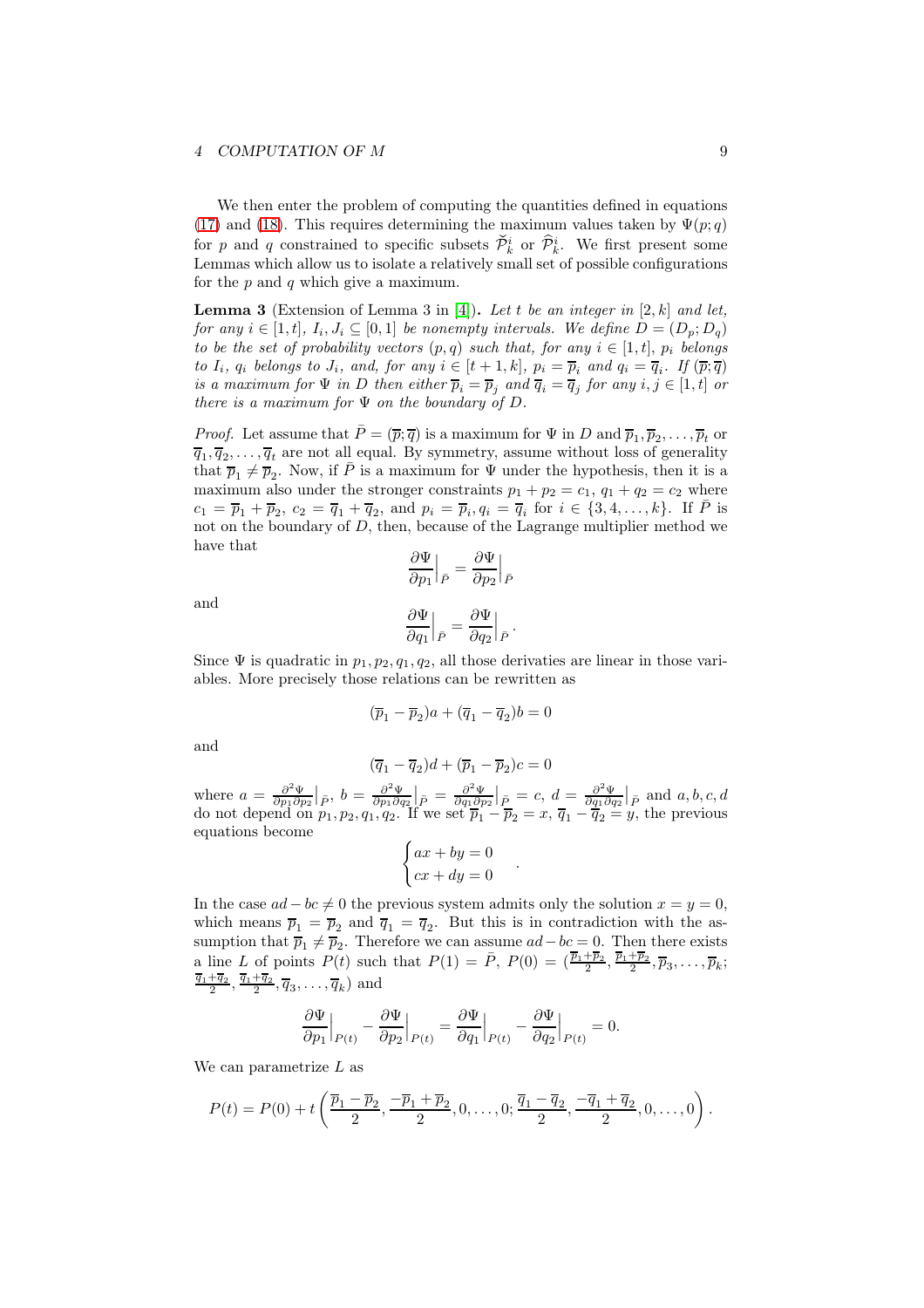#### 4 COMPUTATION OF M 10

Then a simple calculation shows that

$$
\frac{d\Psi(P(t))}{dt} = \frac{\partial \Psi}{\partial p_1}\Big|_{P(t)} \frac{dp_1}{dt} + \frac{\partial \Psi}{\partial p_2}\Big|_{P(t)} \frac{dp_2}{dt} + \frac{\partial \Psi}{\partial q_1}\Big|_{P(t)} \frac{dq_1}{dt} + \frac{\partial \Psi}{\partial q_2}\Big|_{P(t)} \frac{dq_2}{dt} =
$$
  

$$
\left(\frac{\partial \Psi}{\partial p_1}\Big|_{P(t)} - \frac{\partial \Psi}{\partial p_2}\Big|_{P(t)}\right) \frac{\overline{p}_1 - \overline{p}_2}{2} + \left(\frac{\partial \Psi}{\partial q_1}\Big|_{P(t)} - \frac{\partial \Psi}{\partial q_2}\Big|_{P(t)}\right) \frac{\overline{q}_1 - \overline{q}_2}{2} = 0.
$$

It follows that  $\Psi(P(t))$  is constantly equal to the value of  $\Psi$  in  $P = P(1)$ . Moreover, since both  $P(1)$  and  $P(0)$  satisfy  $p_1 + p_2 = c_1$ ,  $q_1 + q_2 = c_2$  and  $p_i = \overline{p}_i, q_i = \overline{q}_i$  for  $i \in \{3, 4, \ldots, k\}, P(t) = (p(t), q(t))$  is a line of probability vectors  $p(t)$ ,  $q(t)$ . Due to the form of D,  $P(t)$  intersect the boundary of D in a point  $M = (p_M, q_M)$  that is also a maximum for  $\Psi$ . Therefore, if  $\overline{p}_1, \overline{p}_2, \ldots, \overline{p}_t$ or  $\overline{q}_1, \overline{q}_2, \ldots, \overline{q}_t$  are not all equal, there exists also a maximum for  $\Psi$  on the boundary of D.  $\Box$ 

With essentially the same proof we obtain

<span id="page-9-0"></span>**Lemma 4** (Extension of Lemma 4 in [\[4\]](#page-17-11)). Let t be an integer in [2, k] and let, for any  $i \in [1, t]$ ,  $I_i \subseteq [0, 1]$  be a nonempty interval. We define  $D_p$  to be the set of probability vectors p such that, for any  $i \in [1, t]$ ,  $p_i$  belongs to  $I_i$  and, for any  $i \in [t+1, k]$ ,  $p_i = \overline{p}_i$ . We also consider  $\overline{q}$  such that  $\overline{q}_i = \overline{q}_j$  for  $i, j$  in [1, t]. Then, if  $(\overline{p}; \overline{q})$  is a maximum for  $\Psi$  in  $D = (D_p; \overline{q})$ , we have that either  $\overline{p}_i = \overline{p}_j$ for any  $i, j \in [1, t]$  or there is a maximum for  $\Psi$  on the boundary of  $D$ .

<span id="page-9-1"></span>**Remark 1.** In order to find the values  $\widetilde{M}_1$  we need to restrict the function  $\Psi$ to a domain of the form  $D = (D_p; D_q)$  where  $D_p = D_q = [0, 1 - \epsilon]^k$ . Now, due to Lemma [3,](#page-8-0) the only point we need to check in the inner part of D is  $(1/k, \ldots, 1/k; 1/k, \ldots, 1/k)$ : if this is not the maximum then there exists a maximum with at least one coordinate equal either to 0 or to  $1 - \epsilon$ . Moreover, if we suppose that the maximum has a fixed set of coordinates that are zero or  $1 - \epsilon$ , because of Lemmas [3](#page-8-0) and [4](#page-9-0) we can average the remaining components. More precisely, we have that  $\tilde{M}_1$  is assumed in one of the following points (where the number of zeros can be also zero).

• If both p and q have a  $1 - \epsilon$  coordinate and the  $1 - \epsilon$  are in different positions:

 $(0,\ldots,0,\alpha,\ldots,\alpha,\beta,\ldots,\beta,\gamma,1-\epsilon;\delta,\ldots,\delta,0,\ldots,0,\eta,\ldots,\eta,1-\epsilon,\zeta);$ 

• If both p and q have a  $1 - \epsilon$  coordinate and the  $1 - \epsilon$  are in same position:

 $(0,\ldots,0,\alpha,\ldots,\alpha,\beta,\ldots,\beta,1-\epsilon;\delta,\ldots,\delta,0,\ldots,0,\eta,\ldots,\eta,1-\epsilon);$ 

• If p does not have a  $1 - \epsilon$  coordinate but q has:

 $(0, \ldots, 0, \alpha, \ldots, \alpha, \beta, \ldots, \beta, \gamma; \delta, \ldots, \delta, 0, \ldots, 0, n, \ldots, n, 1 - \epsilon);$ 

• If both p and q do not have a  $1 - \epsilon$  coordinate:

 $(0,\ldots,0,\alpha,\ldots,\alpha,\beta,\ldots,\beta;\delta,\ldots,\delta,0,\ldots,0,\eta,\ldots,\eta).$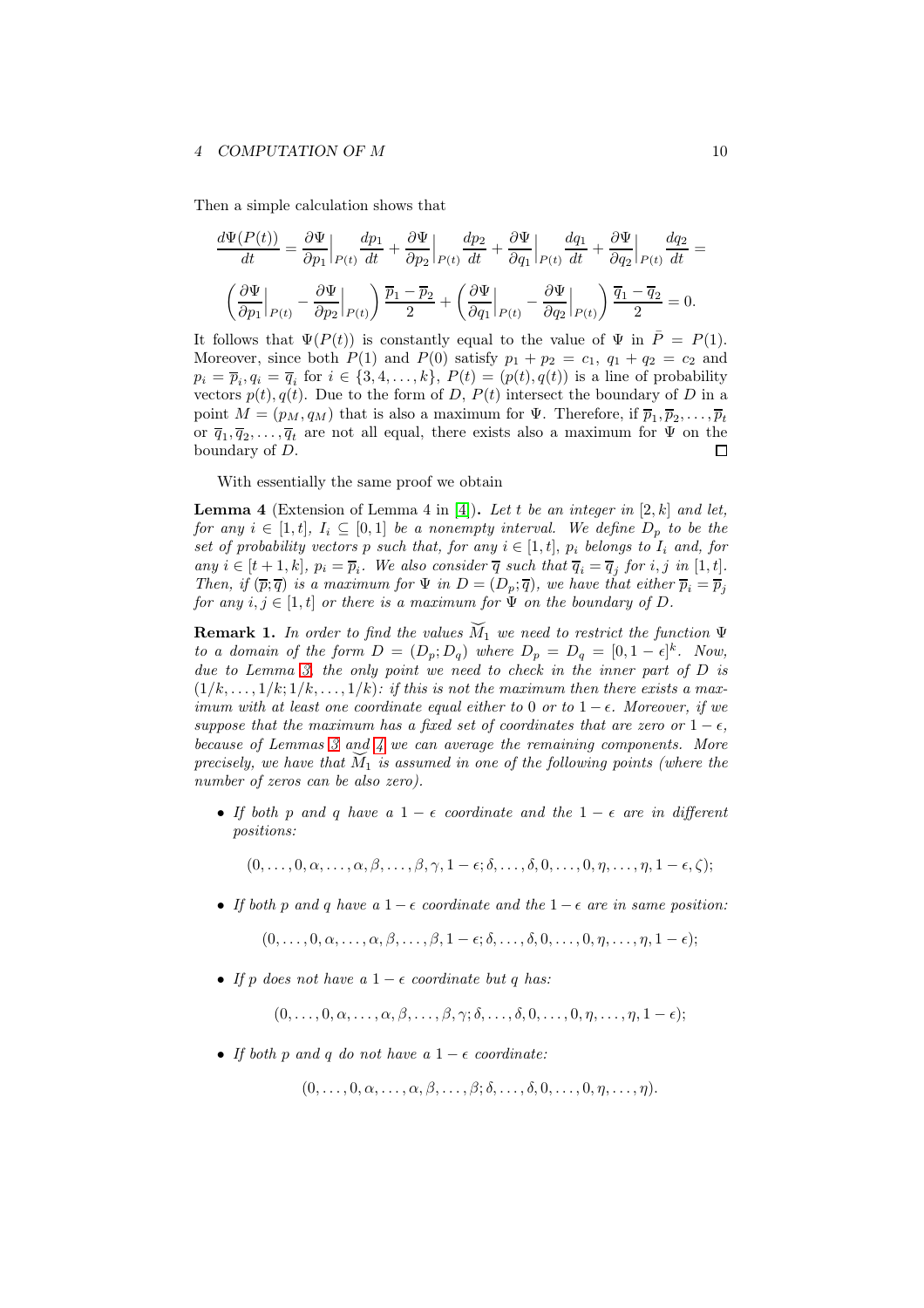Now, since all the domains  $\check{\mathcal{P}}^i_k$  satisfy the hypotheses of Lemmas [3](#page-8-0) and [4,](#page-9-0) we can apply similar reductions to calculate  $\tilde{M}_2$ ,  $\tilde{M}_3$ , and  $\tilde{M}_4$ .

Regarding to the values  $\widehat{M}_i$  we proceed as before when  $i \neq 3$ . For  $\widehat{M}_3$ , instead, we can extend the domain  $\widehat{P}_k^i$  to satisfies the hypotheses of the Lemmas, thus obtaining an upper bound on  $\widehat{M}_3$ .

As we seen in Remark [1,](#page-9-1) Lemmas [3](#page-8-0) and [4](#page-9-0) reduce the maxima candidates to a finite set of possible configurations. Still, the number of such configurations increases with  $k$  and the ensuing optimization problems depend on 4 free variables (6 bounded ones). So, additional simplifications are needed to obtain numerical evaluations of the maxima. The following lemma implies that if we have (possibly multiple) minimum values in  $p$  and  $q$  their positions must be different in order to maximize  $\Psi$ . It will also follow that if the p-components are non-decreasing, i.e.  $p_1 \leq p_2 \leq \cdots \leq p_k$ , then the *q*-components must be non-increasing, i.e.  $q_1 \geq q_2 \geq \cdots \geq q_k$ , in order to maximize  $\Psi$ .

<span id="page-10-2"></span><span id="page-10-0"></span>**Lemma 5** (Extension of Lemma 5 in [\[4\]](#page-17-11)). Suppose that  $p_1 \leq p_2$ , then, if  $q_1 \leq q_2$ 

$$
\Psi(p_1, p_2, p_3, \dots, p_k; q_1, q_2, q_3, \dots, q_k) \leq \Psi(p_1, p_2, p_3, \dots, p_k; q_2, q_1, q_3, \dots, q_k).
$$
\n(21)

*Proof.* Using the definition of  $\Psi$ , inequality [\(21\)](#page-10-0) can be restated by only considering the terms in the summation which differ in the two sides, that is, those corresponding to permutations  $\sigma$  such that  $\sigma(k) \neq 1$ ,  $\sigma(k-1) = 2$  and  $\sigma(k) \neq 2$ ,  $\sigma(k-1) = 1$ . Hence inequality [\(21\)](#page-10-0) becomes

$$
(p_1q_2 + p_2q_1) \sum_{\sigma \in Sym(3,...,k)} p_{\sigma(3)} \cdots p_{\sigma(k-1)} + q_{\sigma(3)} \cdots q_{\sigma(k-1)}
$$
  
\n
$$
\leq
$$
  
\n
$$
(p_1q_1 + p_2q_2) \sum_{\sigma \in Sym(3,...,k)} p_{\sigma(3)} \cdots p_{\sigma(k-1)} + q_{\sigma(3)} \cdots q_{\sigma(k-1)}
$$

which can be restated as

$$
p_1(q_2 - q_1) \sum_{\sigma \in Sym(3,...,k)} p_{\sigma(3)} \cdots p_{\sigma(k-1)} + q_{\sigma(3)} \cdots q_{\sigma(k-1)}
$$
  
\n
$$
\leq
$$
  
\n
$$
p_2(q_2 - q_1) \sum_{\sigma \in Sym(3,...,k)} p_{\sigma(3)} \cdots p_{\sigma(k-1)} + q_{\sigma(3)} \cdots q_{\sigma(k-1)}
$$

This is always true since  $p_1 \leq p_2$  and  $q_1 \leq q_2$ .

The following lemma considers the case when the p-vector has 3 or more zeros, this simplifies the  $\psi$  function, since the term  $p_{\sigma(1)} \cdots p_{\sigma(k-2)} q_{\sigma(k-1)}$  in the definition of  $\Psi$  is always 0.

<span id="page-10-3"></span>**Lemma 6** (Extension of Lemma 6 in [\[4\]](#page-17-11)). Suppose that  $q_1 \leq q_2 \leq \cdots \leq q_{k-3}$ . If all the  $p_i$  are less than  $1 - \alpha$  where  $0 \leq \alpha < 1$ , then

$$
\Psi(p_1, p_2, p_3, \dots, p_{k-3}, 0, 0, 0; q_1, q_2, \dots, q_k) \leq \Psi(1 - \alpha, \alpha, 0, \dots, 0, 0, 0; q_1, q_2, \dots, q_k). \tag{22}
$$

<span id="page-10-1"></span> $\Box$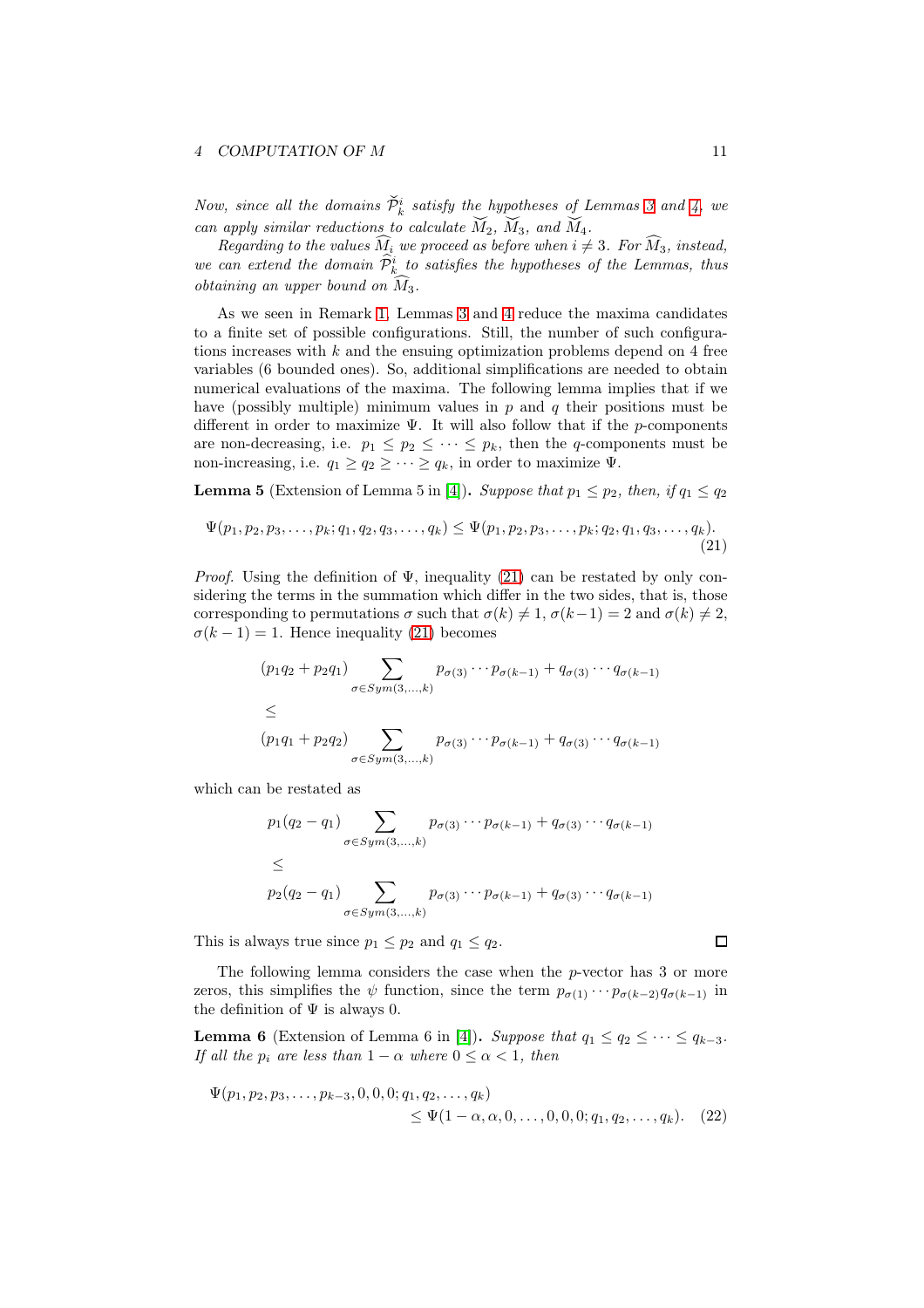#### 4 COMPUTATION OF M 12

*Proof.* Let  $0 \le \delta \le p_2$ . We first prove that

<span id="page-11-0"></span>
$$
\Psi(p_1, p_2, \dots, p_{k-3}, 0, 0, 0; q_1, q_2, \dots, q_k) \leq \Psi(p_1 + \delta, p_2 - \delta, p_3, \dots, p_{k-3}, 0, 0, 0; q_1, q_2, \dots, q_k). \tag{23}
$$

Using the definition of  $\Psi$ , inequality [\(23\)](#page-11-0) can be restated by only considering the terms in the summation which differ in the two sides, that is, those corresponding to permutations  $\sigma$  such that  $\sigma(k) \neq 1$ ,  $\sigma(k - 1) = 2$  and  $\sigma(k) \neq 2$ ,  $\sigma(k-1) = 1$ . This gives

$$
(p_1q_2 + p_2q_1) \sum_{\sigma \in Sym(3,...,k)} q_{\sigma(3)} \cdots q_{\sigma(k-1)}
$$
  
 
$$
\leq ((p_1 + \delta)q_2 + (p_2 - \delta)q_1) \sum_{\sigma \in Sym(3,...,k)} q_{\sigma(3)} \cdots q_{\sigma(k-1)} \quad (24)
$$

Inequality [\(23\)](#page-11-0) is thus satisfied since  $q_1 \leq q_2$  and  $\delta \geq 0$ . Moreover, given  $j > i$ and  $\delta$  such that  $0 \leq \delta \leq p_j$ , with the same argument we have

$$
\Psi(p_1, \ldots, p_i, \ldots, p_j, \ldots, p_{k-3}, 0, 0, 0; q_1, q_2, \ldots, q_k) \n\leq \Psi(p_1, \ldots, p_i + \delta, \ldots, p_j - \delta, \ldots, p_{k-3}, 0, 0, 0; q_1, q_2, \ldots, q_k).
$$
\n(25)

<span id="page-11-1"></span>Using multiple times inequality [\(25\)](#page-11-1) then inequality [\(22\)](#page-10-1) is satisfied.  $\Box$ 

The following lemmas take care of the cases when there is at least one element greater or equal to  $1-\epsilon$  in p or q vector. If this element is  $p_1$ , because of Lemma [5](#page-10-2) we can assume  $q_1$  is the minimum among the q-values if we are maximizing Ψ.

<span id="page-11-3"></span>**Lemma 7.** Assume that  $\epsilon < \frac{1}{k-1}$ ,  $p_1 \geq 1 - \epsilon$  and  $q_1 \leq q_2 \leq \cdots \leq q_k$ . Then

$$
\Psi(p_1, p_2, \dots, p_k; q_1, q_2, \dots, q_k) \leq \Psi(p_1, p_2, \dots, p_k; 0, q_1 + q_2, q_3, \dots, q_k). \tag{26}
$$

*Proof.* Using the definition of  $\Psi$ , inequality [\(26\)](#page-11-2) can be restated by only considering the terms in the summation which differ in the two sides, that is, those corresponding to permutations  $\sigma$  such that  $\sigma(k) \neq 1$ ,  $\sigma(k-1) = 2$  and  $\sigma(k) \neq 2$ ,  $\sigma(k-1) = 1$  and  $\sigma(k) \notin \{1, 2\}, \sigma(k-1) \notin \{1, 2\}.$  Hence inequality [\(26\)](#page-11-2) becomes:

<span id="page-11-2"></span>
$$
(p_1q_2 + p_2q_1) \sum_{\sigma \in Sym(3,...,k)} p_{\sigma(3)} \cdots p_{\sigma(k-1)} + q_{\sigma(3)} \cdots q_{\sigma(k-1)} +
$$
  
\n
$$
(k-3)q_2q_1 \sum_{\sigma \in Sym(3,...,k)} q_{\sigma(3)} \cdots q_{\sigma(k-2)} p_{\sigma(k-1)}
$$
  
\n
$$
\le
$$
  
\n
$$
p_1(q_1 + q_2) \sum_{\sigma \in Sym(3,...,k)} p_{\sigma(3)} \cdots p_{\sigma(k-1)} + q_{\sigma(3)} \cdots q_{\sigma(k-1)}.
$$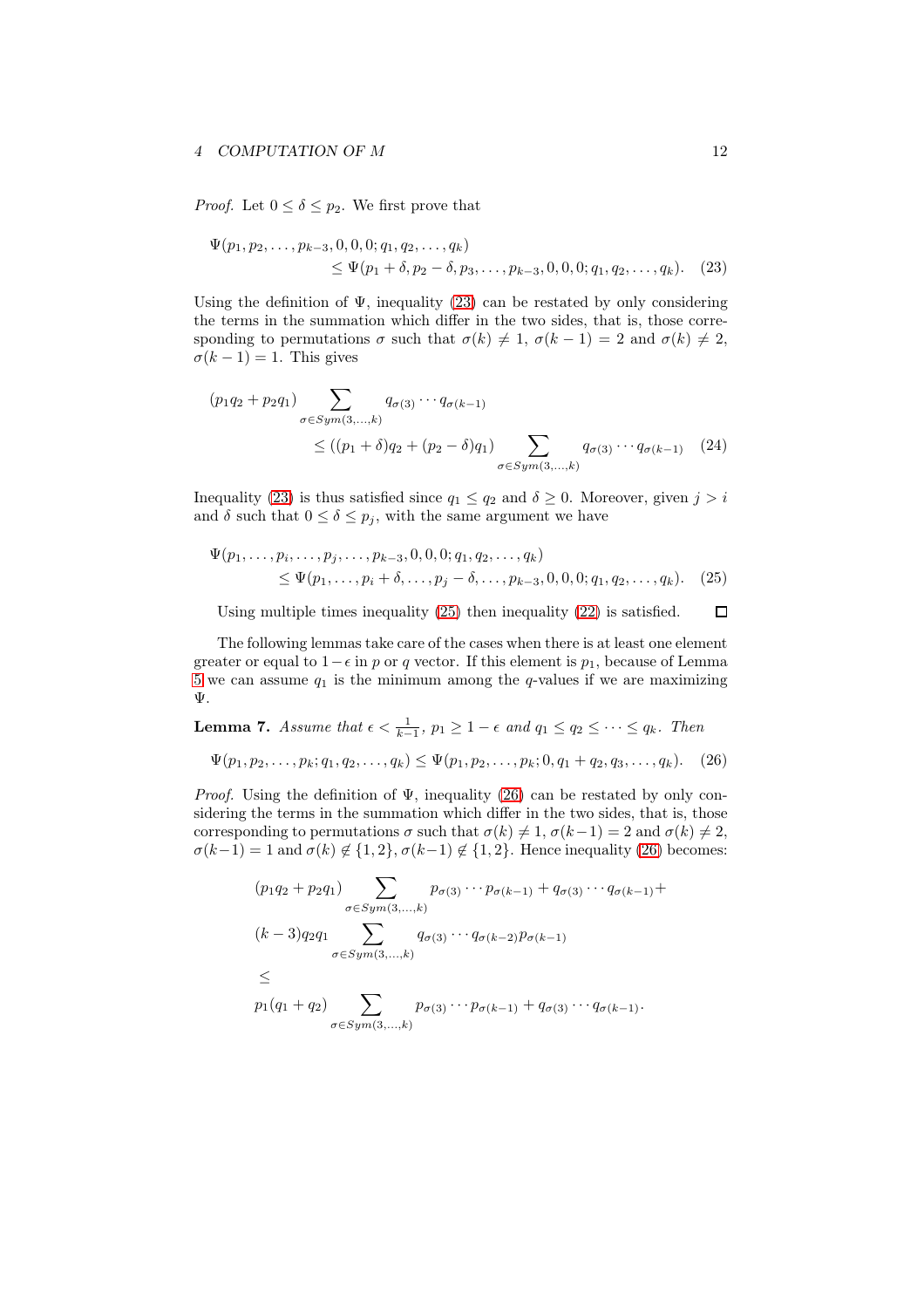That is

$$
p_2 q_1 \sum_{\sigma \in Sym(3,...,k)} p_{\sigma(3)} \cdots p_{\sigma(k-1)} + q_{\sigma(3)} \cdots q_{\sigma(k-1)} +
$$
  
\n
$$
(k-3)q_2 q_1 \sum_{\sigma \in Sym(3,...,k)} q_{\sigma(3)} \cdots q_{\sigma(k-2)} p_{\sigma(k-1)}
$$
  
\n
$$
\le
$$
  
\n
$$
p_1 q_1 \sum_{\sigma \in Sym(3,...,k)} p_{\sigma(3)} \cdots p_{\sigma(k-1)} + q_{\sigma(3)} \cdots q_{\sigma(k-1)}.
$$

We have

<span id="page-12-1"></span><span id="page-12-0"></span>
$$
p_2q_1 \sum_{\sigma \in Sym(3,...,k)} p_{\sigma(3)} \cdots p_{\sigma(k-1)} + q_{\sigma(3)} \cdots q_{\sigma(k-1)} +
$$
  
\n
$$
(k-3)q_2q_1 \sum_{\sigma \in Sym(3,...,k)} q_{\sigma(3)} \cdots q_{\sigma(k-2)} p_{\sigma(k-1)}
$$
  
\n
$$
\leq
$$
  
\n
$$
q_1 \epsilon \sum_{\sigma \in Sym(3,...,k)} p_{\sigma(3)} \cdots p_{\sigma(k-1)} + q_{\sigma(3)} \cdots q_{\sigma(k-1)} +
$$
  
\n
$$
(k-3)q_1 \epsilon \sum_{\sigma \in Sym(3,...,k)} q_2q_{\sigma(3)} \cdots q_{\sigma(k-2)}
$$
  
\n
$$
\leq
$$
  
\n
$$
q_1 \epsilon \sum_{\sigma \in Sym(3,...,k)} p_{\sigma(3)} \cdots p_{\sigma(k-1)} + (k-2)q_1 \epsilon \sum_{\sigma \in Sym(3,...,k)} q_{\sigma(3)} \cdots q_{\sigma(k-1)}
$$
  
\n
$$
\leq
$$
  
\n
$$
(1-\epsilon)q_1 \sum_{\sigma \in Sym(3,...,k)} p_{\sigma(3)} \cdots p_{\sigma(k-1)} + q_{\sigma(3)} \cdots q_{\sigma(k-1)}
$$
  
\n
$$
\leq
$$
  
\n
$$
p_1q_1 \sum_{\sigma \in Sym(3,...,k)} p_{\sigma(3)} \cdots p_{\sigma(k-1)} + q_{\sigma(3)} \cdots q_{\sigma(k-1)}
$$
  
\n(30)

<span id="page-12-3"></span><span id="page-12-2"></span>Inequality [\(27\)](#page-12-0) holds because  $p_2, p_3, \ldots, p_k \leq \epsilon$ , inequality [\(28\)](#page-12-1) because  $q_2 \leq$  $q_3 \leq \cdots \leq q_k$ , inequality [\(29\)](#page-12-2) due to the assumption  $\epsilon < \frac{1}{k-1}$  and finally inequality [\(30\)](#page-12-3) given that  $p_1 \geq 1 - \epsilon$ .

<span id="page-12-5"></span><span id="page-12-4"></span>**Lemma 8.** Assume that  $\epsilon < \frac{1}{2}$ ,  $q_1 > 1 - \epsilon$  and  $0 < \delta \leq \epsilon$ , then

$$
\Psi(1-\epsilon+\delta,p_2,p_3,\ldots,p_k;q_1,q_2,\ldots,q_k) \le \Psi(1-\epsilon,p_2+\delta,p_3,\ldots,p_k;q_1,q_2,\ldots,q_k). \tag{31}
$$

*Proof.* Using the definition of  $\Psi$ , inequality [\(31\)](#page-12-4) can be restated by only considering the terms in the summation which differ in the two sides, that is, those corresponding to permutations  $\sigma$  such that  $\sigma(k) \neq 1$ ,  $\sigma(k-1) = 2$  and  $\sigma(k) \neq 2$ ,  $\sigma(k-1) = 1$  and  $\sigma(k) \notin \{1, 2\}, \sigma(k-1) \notin \{1, 2\}.$  Inequality [\(31\)](#page-12-4) can be restated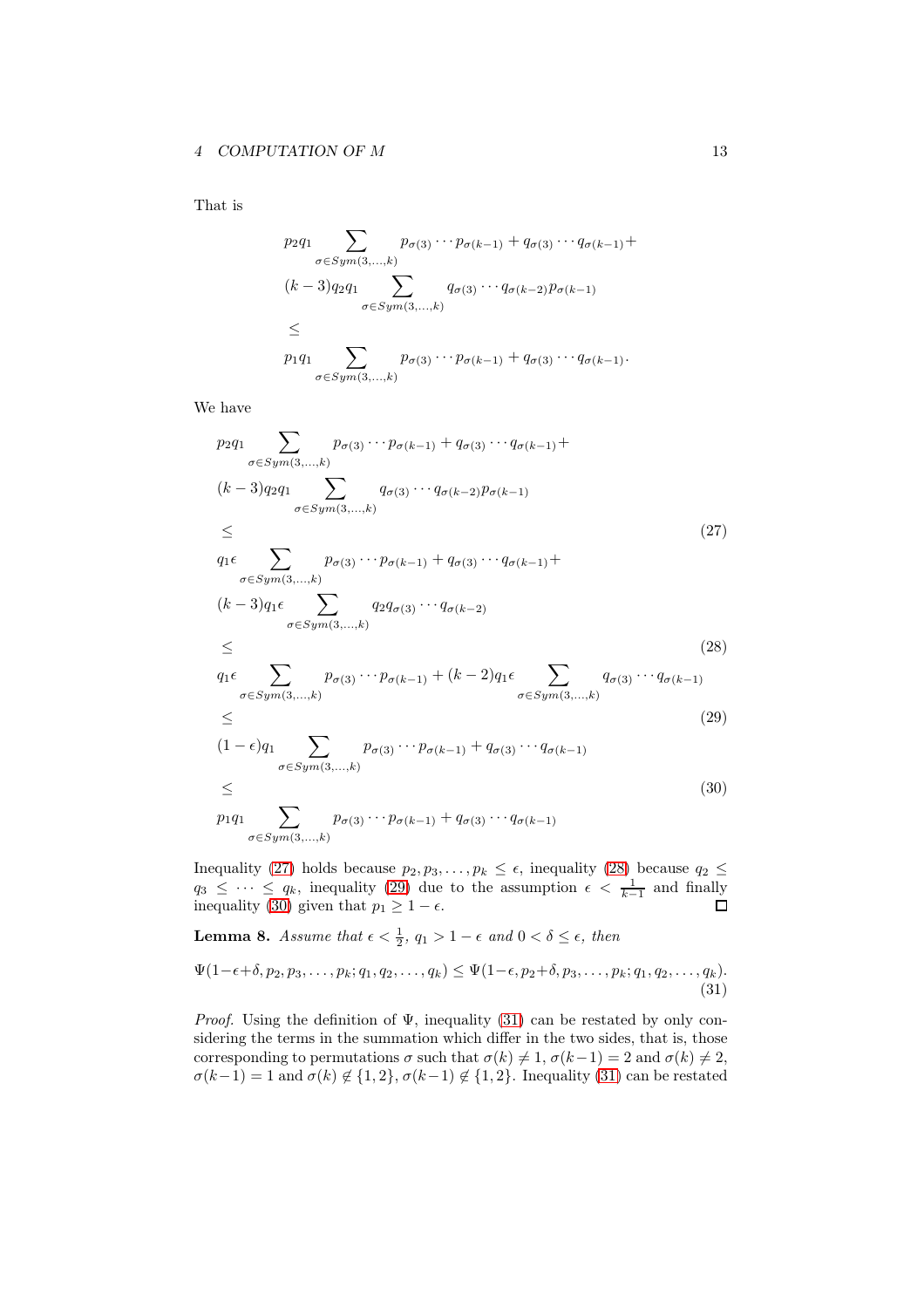as

$$
((1 - \epsilon + \delta)q_2 + q_1p_2) \sum_{\sigma \in Sym(3, \ldots, k)} p_{\sigma(3)} \cdots p_{\sigma(k-1)} + q_{\sigma(3)} \cdots q_{\sigma(k-1)} +
$$
  
\n
$$
(k-3)(1 - \epsilon + \delta)p_2 \sum_{\sigma \in Sym(3, \ldots, k)} p_{\sigma(3)} \cdots p_{\sigma(k-2)}
$$
  
\n
$$
\leq
$$
  
\n
$$
((1 - \epsilon)q_2 + q_1(p_2 + \delta)) \sum_{\sigma \in Sym(3, \ldots, k)} p_{\sigma(3)} \cdots p_{\sigma(k-1)} + q_{\sigma(3)} \cdots q_{\sigma(k-1)} +
$$
  
\n
$$
(k-3)(1 - \epsilon)(p_2 + \delta) \sum_{\sigma \in Sym(3, \ldots, k)} p_{\sigma(3)} \cdots p_{\sigma(k-2)}.
$$

Which is satisfied because  $q_2 < q_1$  and  $p_2 < 1 - \epsilon$ .

The previous lemmas allow us to determine a finite list of maxima candidates for each  $M_i$  and  $\widehat{M_i}$ . More precisely in the Appendices we have determined and inspected using Mathematica all the possible maximum points obtaining the following results.

<span id="page-13-0"></span>**Proposition 1.** For  $k = 7, 8$  and respectively  $\epsilon = \frac{9}{100}, \frac{3}{25}$  we have that

- $\widetilde{M}_1 \approx 0.085679, 0.038453$  attained at  $(\frac{1}{k}, \ldots, \frac{1}{k}; \frac{1}{k}, \ldots, \frac{1}{k})$ ;
- $\widetilde{M}_2 \approx 0.092593, 0.042840$  attained at  $(1,0,\ldots,0;0,\frac{1}{k-1},\ldots,\frac{1}{k-1});$
- $\widetilde{M}_3 \approx 5.986913 \cdot 10^{-6}, 1.58032 \cdot 10^{-6}$  attained at  $(1 \epsilon, \frac{\epsilon}{k-1}, \ldots, \frac{\epsilon}{k-1}; 1 \epsilon)$  $\epsilon, \frac{\epsilon}{k-1}, \ldots, \frac{\epsilon}{k-1};$
- $\widetilde{M}_4 \approx 1.07 \cdot 10^{-4}, 2.2 \cdot 10^{-5}$  attained at  $(1-\epsilon, \frac{\epsilon}{k-2}, \ldots, \frac{\epsilon}{k-2}, 0; 0, \frac{\epsilon}{k-2}, \ldots, \frac{\epsilon}{k-2}, 1-\epsilon)$  $\epsilon).$

<span id="page-13-1"></span>**Proposition 2.** For  $k = 5$  and  $\epsilon = \frac{1}{44}(4 + \sqrt{5})$  we have that

- $\widehat{M}_1 \approx 0.384033$  attained at  $(\epsilon, \frac{1-\epsilon}{k-1}, \ldots, \frac{1-\epsilon}{k-1}; \gamma, \delta, \ldots, \delta)$  where  $\delta \approx 0.185275$ ;
- $\widehat{M}_2 \approx 0.389226$  attained at  $(0, \frac{1}{k-1}, \ldots, \frac{1}{k-1}; \gamma, \delta, \ldots, \delta)$  where  $\delta = \epsilon$ ;
- $\widehat{M}_3 \leq 0.374759$  attained at  $(\epsilon, \frac{1-\epsilon}{k-2}, \ldots, \frac{1-\epsilon}{k-2}, 0; \epsilon, \alpha, \ldots, \alpha, \beta)$  where  $\beta \approx$ 0.454183;
- $\widehat{M}_4 \approx 0.389226$  attained at  $(0, \frac{1}{k-1}, \ldots, \frac{1}{k-1}; \gamma, \delta, \ldots, \delta)$  where  $\delta = \epsilon$ .

For  $k = 6$  and  $\epsilon = \frac{1}{20}$  we have that

- $\widehat{M}_1 = 0.185185...$  attained at  $(\frac{1}{k}, \ldots, \frac{1}{k}; \frac{1}{k}, \ldots, \frac{1}{k});$
- $\widehat{M}_2 \approx 0.178857$  attained at  $(\epsilon, \frac{1-\epsilon}{k-1}, \ldots, \frac{1-\epsilon}{k-1}; \gamma, \delta, \ldots, \delta)$  where  $\delta \approx 0.147757$ ;
- $\widehat{M}_3 \leq 0.140664$  attained at  $(\epsilon, 0, \frac{1-\epsilon}{k-2}, \ldots, \frac{1-\epsilon}{k-2}; 0, 1, 0, \ldots, 0);$
- $\widehat{M}_4 = 0.192$  attained at  $(1, 0, \ldots, 0; 0, \frac{1}{k-1}, \ldots, \frac{1}{k-1}).$

 $\Box$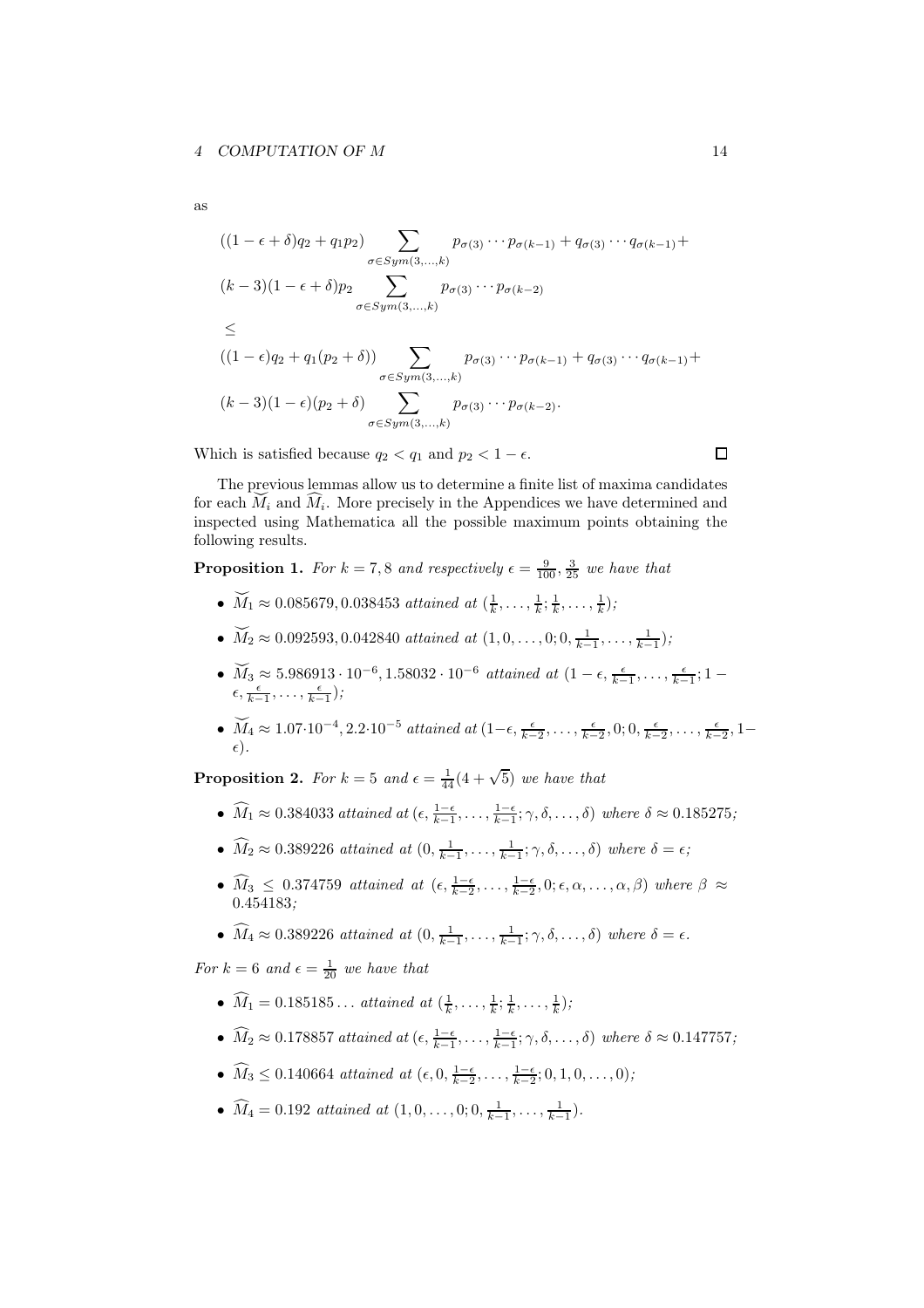<span id="page-14-2"></span>**Remark 2.** We point out that the value  $\widehat{M}_1$  for  $k = 6$  is only attained for uniform distributions. This will be important for a qualitative analysis of our bound on  $R_6$ , see Section [5.](#page-14-0)

As a consequence of Propositions [1,](#page-13-0) [2](#page-13-1) and of Lemma [2](#page-7-2) we are able to evaluate the values of M for both the partitions  $\{\tilde{P}_k^i\}_{i=0,\dots,k}$  and  $\{\tilde{P}_k^i\}_{i=0,\dots,k}$ .

<span id="page-14-1"></span>**Theorem 3.** Using the partition  $\{\check{P}_k^i\}_{i=0,\dots,k}$  we get

- for  $k = 7$  we have that  $M \approx 0.0861594$ ;
- for  $k = 8$  we have that  $M \approx 0.0388599$ .

Using the partition  $\{\widehat{P}_k^i\}_{i=0,\ldots,k}$  we get

- for  $k = 5$  we have that  $M \approx 0.3873676$ ;
- for  $k = 6$  we have that  $M = \frac{5}{27} \approx 0.185185$ .

We point out that for  $k = 6$ , the values we obtained for the  $M_i$  constants are such that the resulting  $\eta_0$  in the statement of Lemma [2](#page-7-2) is equal to 1. That is, the constant  $M$  is actually  $M_1$ , which means that in our bound the worst case scenario is given by the balanced subcodes. The resulting value  $M_1 = 5/27$  is actually the value attained by  $\Psi(p,q)$  for uniform p and q. Roughly speaking, this should be interpreted as saying that our procedure is unable to give for  $R_6$ a bound smaller than 5/59 because such a rate might in principle be achieved if all subcodes have a uniform distribution on each coordinate. However, for such globally balanced codes, one can use a different argument based on the minimum distance of the code to get even stronger upper bounds on  $R_6$ . In the next Section, we combine the two procedures to deduce a rigorous proof that indeed  $R_6 < 5/59$ .

# <span id="page-14-0"></span>5 A qualitative analysis of the bound for  $k = 6$

In this section we show that, at least for  $k = 6$ , the bound of Theorem [2](#page-7-1) is not sharp. In this discussion we use continuity arguments whose quantitative analysis would require many detailed and annoying computations. For this reason, we do not provide explicit numerical improvements on  $R_6$  and only show that  $R_6 < 5/59$ .

To prove our statement, we invoke an upper bound from [\[1\]](#page-17-14) on the minimum hamming distance  $d_H(C)$  of a q-ary code C with a given rate R. It suffices here to mention that, set  $\delta := d_H(C)/n$ , this bound is of the form  $\delta \leq F(R)$  for a suitable decreasing continuous function  $F$ . Due to the monotonicity of  $F$  there exists a maximum value of R for which the inequality  $R \leq 1/9F(R)$  is satisfied. Using Mathematica on the specific bound in [\[1\]](#page-17-14), one finds that

$$
R \le 1/9F(R) \implies R < 0.079.
$$

Because of the continuity of F, this implies that there exists  $\epsilon_1 > 0$  and  $\epsilon_2 > 0$ such that

$$
R \le (1/9 + \epsilon_1)F(R) + \epsilon_2 \implies R < 0.08.
$$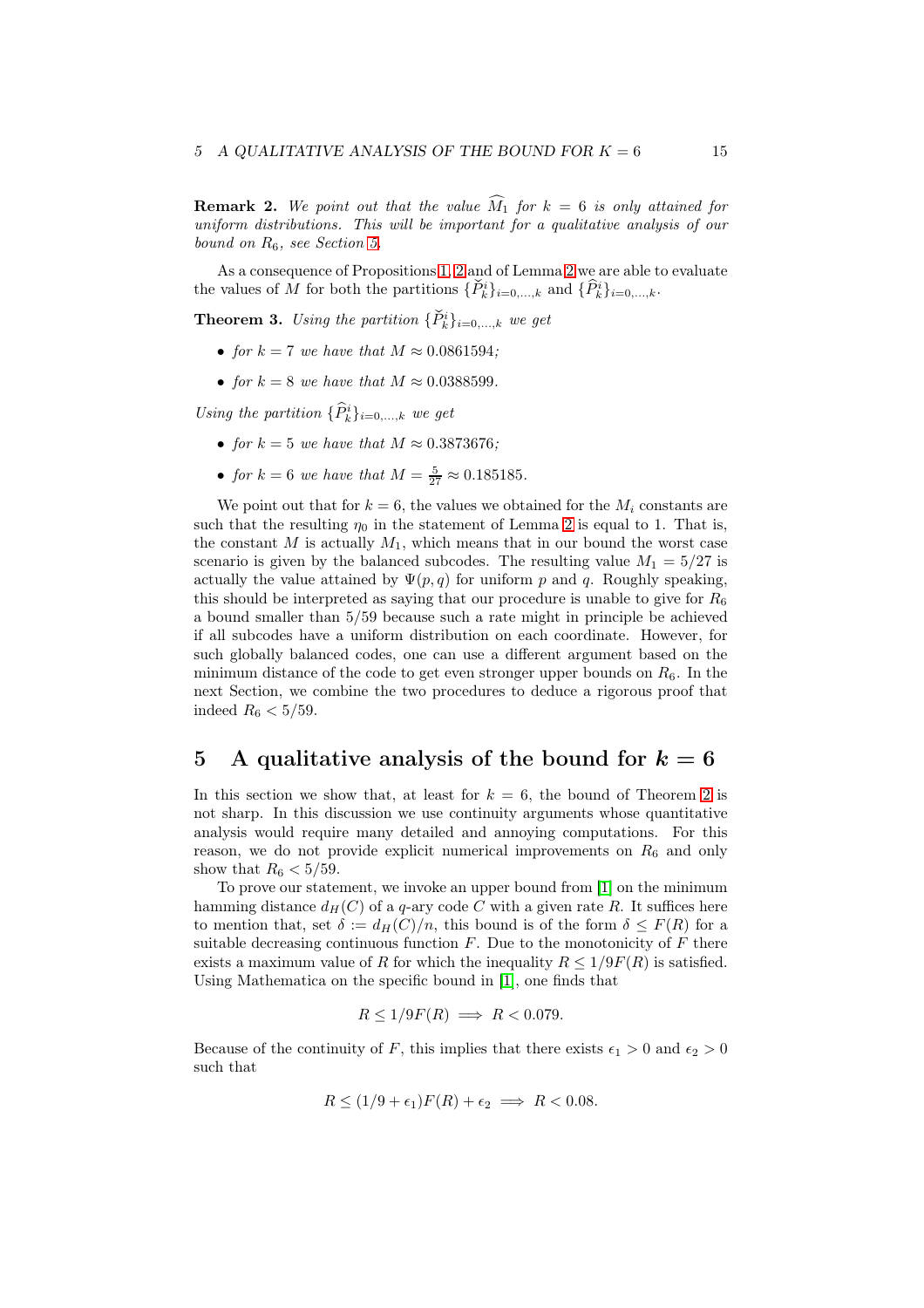### 5 A QUALITATIVE ANALYSIS OF THE BOUND FOR  $K = 6$  16

We note that, if  $p_1 = p_2 = \cdots = p_6 = 1/6$ , given  $i \neq j \in [1, 6]$  and chosen at random  $x, y, z \in [1, 6]$  according to the distribution p, the probability that  $i, j, x, y, z$  are all different is 1/9. Therefore, by continuity, there exists  $\epsilon_3 > 0$ such that given  $i \neq j \in [1, 6]$  and chosen at random  $x, y, z \in [1, 6]$  according to the distribution p' where  $p'_1, p'_2, \ldots, p'_6 \in [1/6 - \epsilon_3, 1/6 + \epsilon_3]$ , the probability that  $i, j, x, y, z$  are all different is less than  $1/9 + \epsilon_1$ . Now we divide the coordinates  $i \in [1, n]$  into two sets according to whether the distribution  $f_i$  has all its values in  $[1/6 - \epsilon_3, 1/6 + \epsilon_3]$  or not. More precisely, we define:

$$
U_{\epsilon_3} := \{ i \in [1, n] : f_{i,j} \in [1/6 - \epsilon_3, 1/6 + \epsilon_3], \ \forall j \in [1, 6] \}.
$$

We can assume, up to reordering the coordinates, that  $U_{\epsilon_3} = [1, t]$  for some value  $t$ . Here we divide the discussion into two cases, according to size of  $t$ , and we show that in both cases a better bound on  $R_6$  can be obtained.

## A) Let us assume that  $t < n(1 - \epsilon_2)$

As a consequence of Hansel's Lemma, we have the following

$$
\log(|C|) \le (1+o(1)) \frac{1}{2} \sum_{i \in [\ell+1,n]} \sum_{\omega,\mu \in \Omega} \lambda_{\omega} \lambda_{\mu} \Psi(f_{i|\omega}, f_{i|\mu})
$$
  

$$
\le (1+o(1)) \frac{1}{2} \left[ \sum_{i \in [\ell+1,t]} M + \sum_{i \in [t+1,n]} \sum_{\omega,\mu \in \Omega} \lambda_{\omega} \lambda_{\mu} \Psi(f_{i|\omega}, f_{i|\mu}) \right]
$$

where  $M = \frac{5}{27}$  is the upperbound of equation [\(19\)](#page-6-0) given in Theorem [3.](#page-14-1) Due to the following lemma, we are able to provide a better upperbound to the second term of the sum.

**Lemma 9.** Assume that  $f_{i,j} \notin [1/6 - \epsilon_3, 1/6 + \epsilon_3]$  for some  $j \in [1, 6]$ . Then there exists  $M' < M$  such that:

$$
\sum_{\omega,\mu \in \Omega} \lambda_{\omega} \lambda_{\mu} \Psi(f_{i|\omega}, f_{i|\mu}) \leq M'.
$$

*Proof.* Consider first for simplicity the case when  $f_{i,j} < 1/6 - \epsilon_3$ . Let  $\Omega' \subseteq \Omega$ be the subset of the  $\omega$  for which  $f_{i,j|\omega} \geq 1/6 - \epsilon_3/2$ . Then, since

$$
f_{i,j} = \sum_{\omega \in \Omega} \lambda_{\omega} f_{i,j|\omega}
$$
  
\n
$$
\geq \sum_{\omega \in \Omega'} \lambda_{\omega} f_{i,j|\omega}
$$
  
\n
$$
\geq (1/6 - \epsilon_3/2) \sum_{\omega \in \Omega'} \lambda_{\omega},
$$

we deduce that

$$
\sum_{\omega \in \Omega'} \lambda_{\omega} \le \frac{1/6 - \epsilon_3}{1/6 - \epsilon_3/2}.
$$

From Remark [2,](#page-14-2) we know that there is some constant  $M_{\epsilon_3} < M$  such that if either  $f_{i,j|\omega}$  or  $f_{i,j|\mu}$  are not  $\Omega'$ , then  $\Psi(f_{i|\omega}, f_{i|\mu}) \leq M_{\epsilon_3}$ . This implies

$$
\sum_{\omega,\mu \in \Omega} \lambda_{\omega} \lambda_{\mu} \Psi(f_{i|\omega}, f_{i|\mu}) \le \left(\frac{1/6 - \epsilon_3}{1/6 - \epsilon_3/2}\right)^2 M + \left(1 - \left(\frac{1/6 - \epsilon_3}{1/6 - \epsilon_3/2}\right)^2\right) M_{\epsilon_3}
$$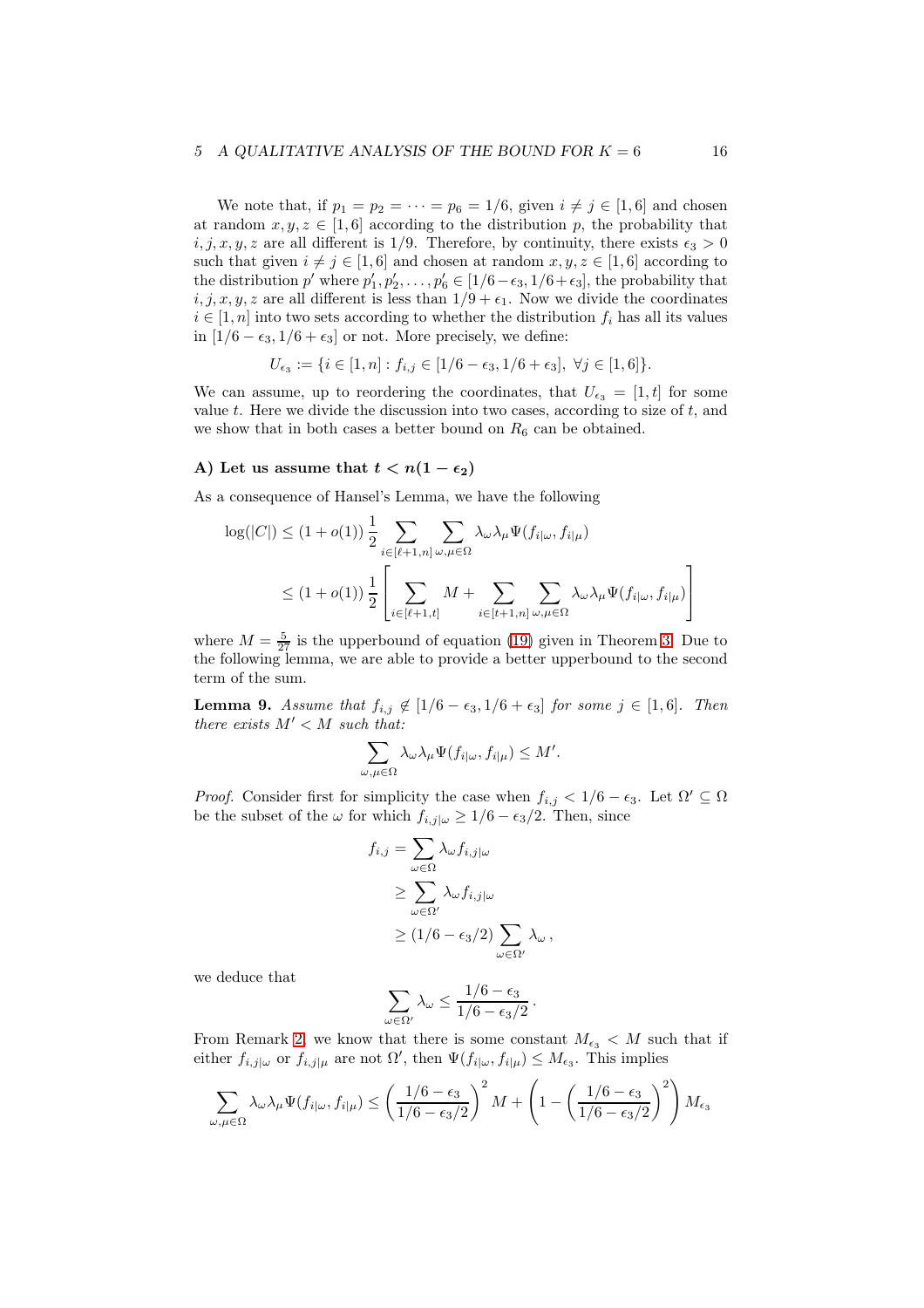#### 5 A QUALITATIVE ANALYSIS OF THE BOUND FOR  $K = 6$  17

and hence the statement of the lemma for the case  $f_{i,j} < 1/6 - \epsilon_3$ . A similar proof holds for  $f_{i,j} > 1/6 + \epsilon_3$ . proof holds for  $f_{i,j} > 1/6 + \epsilon_3$ .

In the case  $\ell \geq t$ , we immediately obtain that  $\log(|C|) \leq (n-\ell) \frac{M'}{2}$  which leads to the upperbound  $R < \frac{M'}{2+M'}$  that is better than the one of Theorem [2.](#page-7-1) So we can assume  $\ell < t$  and therefore:

$$
\log(|C|) \le (t - \ell)\frac{M}{2} + (n - t)\frac{M'}{2} \le (n - n\epsilon_2 - \ell)\frac{M}{2} + n\epsilon_2 \frac{M'}{2}.
$$

Since  $\ell = \left\lfloor \frac{nR-2\log n}{\log(2+\bar{\epsilon})} \right\rfloor$  $\vert = \lfloor nR - 2\log n \rfloor (1 + o(1)),$  dividing by n we get:

$$
R \le \frac{1}{2} \left[ \frac{M(1 - \epsilon_2 - R + 2\frac{\log n}{n})}{1 - R + 2\frac{\log n}{n}} + \frac{M'\epsilon_2}{1 - R + 2\frac{\log n}{n}} \right] (1 - R + 2\frac{\log n}{n}) (1 + o(1)).
$$

Set  $M'' = \frac{M(1-\epsilon_2-R)}{1-R} + \frac{M'\epsilon_2}{1-R}$  we have that  $M'' < M$  and, taking  $n \to \infty$ , we obtain:<br> $R \leq M''$ 

$$
R \le \frac{M''}{2}(1 - R)(1 + o(1)).
$$

It means that  $R < \frac{M''}{2+M''}$  and since  $M'' < M$ , it follows that the bound of Theorem [2](#page-7-1) is not sharp under the assumption of the case A.

## B) Let us assume that  $t > n(1 - \epsilon_2)$

Let us fix two words  $u, u' \in C$  at minimum hamming distance and let us choose at random  $x, y$ . Because of Hansel Lemma we have that:

$$
\log(|C|) \le \sum_{i=1}^n \mathbb{E}[\tau(G_i^{u,u',x,y})].
$$

We recall that  $0 \leq \tau(G_i^{u,u',x,y}) \leq 1$  and, if  $u_i \neq u'_i$ ,  $\tau(G_i^{u,u',x,y})$  is the probability that given  $z \notin \{u, u', x, y\}$  we have that  $u_i, u'_i, x_i, y_i, z_i$  are all different. Since we have chosen at random also x and y,  $\mathbb{E}[\tau(G_i^{u,u',x,y})]$  coincides with the probability that given  $x, y, z \notin \{u, u'\}$  we have that  $u_i, u'_i, x_i, y_i, z_i$  are all different. Therefore  $\mathbb{E}[\tau(G_i^{u,u',x,y})] \leq (1/9 + \epsilon_1)$  for any  $i \in [1, t]$ . This means that

$$
\log(|C|) \le (1/9 + \epsilon_1) \sum_{i=1}^t 1_{u_i \neq u'_i} + \sum_{i=t+1}^n 1 \le (1/9 + \epsilon_1) \sum_{i=1}^n 1_{u_i \neq u'_i} + \sum_{i=n(1-\epsilon_2)}^n 1
$$

and hence

$$
\log(|C|) \le (1/9 + \epsilon_1)d_H(u, u') + n\epsilon_2.
$$

Dividing by n and remembering that  $u, u'$  are at minimal hamming distance, we obtain that:

$$
R \le (1/9 + \epsilon_1)\delta + \epsilon_2 \le (1/9 + \epsilon_1)F(R) + \epsilon_2.
$$

But, because of the definition of  $\epsilon_1$  and  $\epsilon_2$ , this implies that  $R < 0.08$  that is smaller than the bound of Theorem [2.](#page-7-1) It follows that, also in this case, the bound of Theorem [2](#page-7-1) is not sharp and therefore:

Theorem 4.

$$
R_6 < \frac{5}{59}.
$$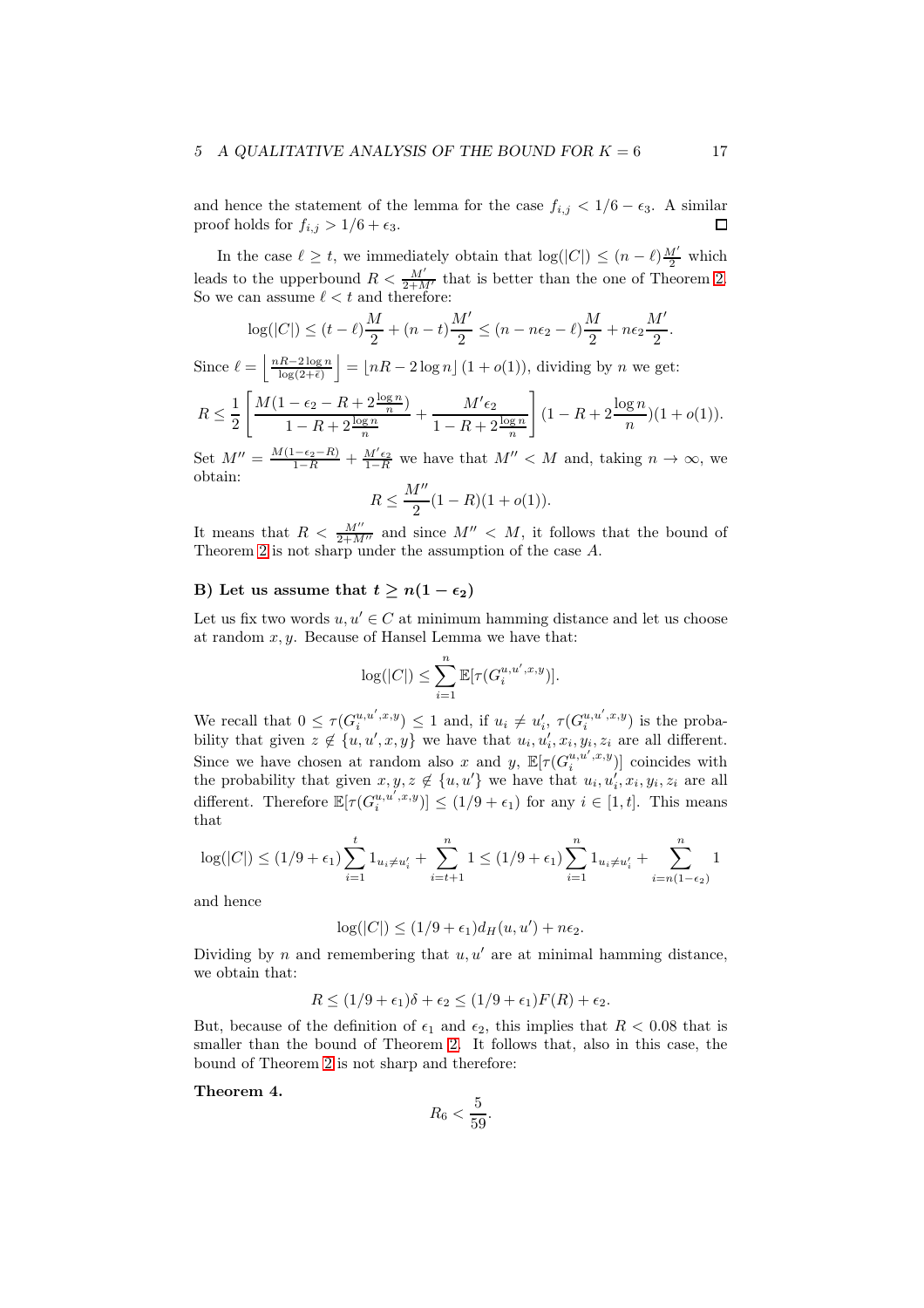#### REFERENCES 18

# <span id="page-17-14"></span>References

- <span id="page-17-7"></span>[1] M. Aaltonen. A new upper bound on nonbinary block codes, Discrete Math. vol 83, 139-160, 1990.
- <span id="page-17-4"></span>[2] E. Arikan, An upper bound on the zero-error list-coding capacity, IEEE Transactions on Information Theory 40 (1994), 1237–1240.
- [3] S. Bhandari and J. Radhakrishnan, Bounds on the Zero-Error List-Decoding Capacity of the  $q/(q-1)$  Channel, 2018 IEEE International Symposium on Information Theory (ISIT), Vail, CO, 2018, pp. 906-910.
- <span id="page-17-11"></span>[4] S. Costa, M. Dalai. New bounds for perfect k-hashing, in press on Discrete Applied Mathematics, 2020.
- <span id="page-17-8"></span>[5] M. Dalai, V. Guruswami, and J. Radhakrishnan, An improved bound on the zero-error listdecoding capacity of the 4/3 channel, IEEE International Symposium on Information Theory (ISIT) (2017), 1658–1662.
- <span id="page-17-9"></span>[6] M. Dalai, V. Guruswami, and J. Radhakrishnan, An improved bound on the zero-error listdecoding capacity of the 4/3 channel, in IEEE Transactions on Information Theory, vol. 66, no. 2, pp. 749-756, Feb. 2020
- <span id="page-17-0"></span>[7] P. Elias, Zero error capacity under list decoding, IEEE Transactions on Information Theory 34 (1988), 1070–1074.
- <span id="page-17-1"></span>[8] Michael L. Fredman and János Komlós, On the Size of Separating Systems and Families of Perfect Hash Functions, SIAM Journal on Algebraic Discrete Methods 5 (1984), 61–68.
- <span id="page-17-10"></span>[9] V. Guruswami, A. Riazanov, Beating Fredman-Komlos for perfect k-hashing, Leibniz International Proceedings in Informatics (2019).
- <span id="page-17-13"></span>[10] G. Hansel, Nombre minimal de contacts de fermature nécessaires pour réaliser une fonction booléenne symétrique de n variables, C. R. Acad. Sci. Paris, pp. 6037–6040, 1964.
- <span id="page-17-5"></span>[11] J. Korner and K. Marton, New Bounds for Perfect Hashing via Information Theory, European Journal of Combinatorics 9 (1988), 523-530.
- <span id="page-17-2"></span>[12] J. Korner, Fredman–Komlós bounds and information theory, SIAM Journal on Algebraic Discrete Methods 7 (1986), 560–570.
- <span id="page-17-3"></span>[13] A. Nilli, "Perfect hashing and probability," Combinatorics, Probability and Computing, vol. ~3, pp. 407–409, 1994.
- <span id="page-17-12"></span>[14] J. Radhakrishnan, Entropy and Counting, available at: [http://www.tcs.tifr.res.](http://www.tcs.tifr.res) in/~jaikumar/Papers/EntropyAndCounting.pdf.
- <span id="page-17-6"></span>[15] C. Xing and C. Yuan, Beating the probabilistic lower bound on perfect hashing, arXiv preprint [arXiv:1908.08792](http://arxiv.org/abs/1908.08792), (2019).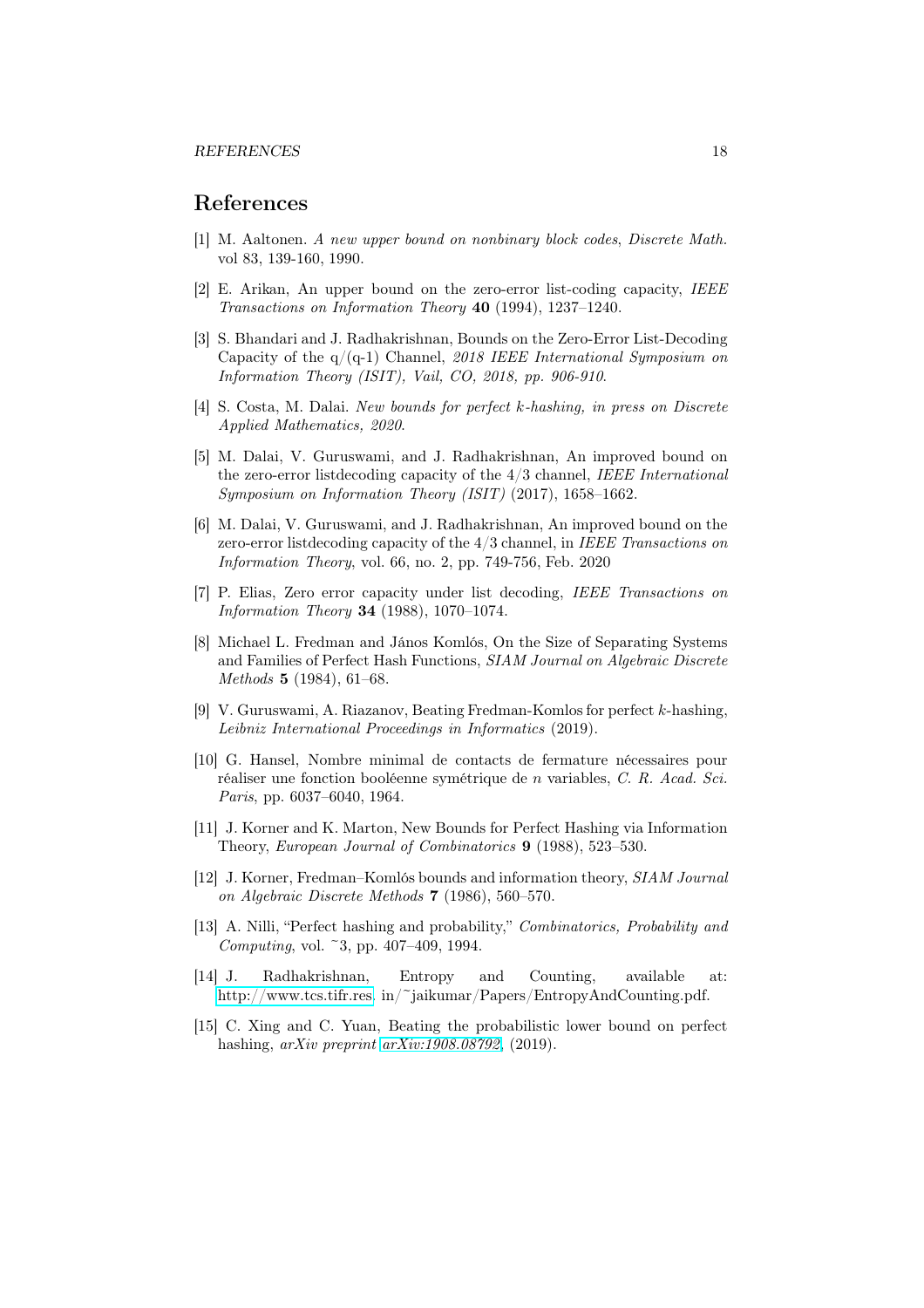# Appendices

# A Partition  $\{\check{P}_k^i\}_{i=0,\dots,k}$

## Maxima candidates for  $\widetilde{M}_1$

We should consider the finite list of cases provided by Remark [1.](#page-9-1) However due to Lemmas [5,](#page-10-2) [6](#page-10-3) and [7](#page-11-3) we can reduce that list as follows. Because of Lemma [6,](#page-10-3) a maximum with three or more coordinates in  $p$  (resp.  $q$ ) equal to zero is also attained in a point of the form  $p = (1 - \epsilon, \epsilon, 0, \ldots, 0)$   $(q = (1 - \epsilon, \epsilon, 0, \ldots, 0)).$ Due to Lemma [7,](#page-11-3) a maximum with exactly one element equals to  $1-\epsilon$  in p (resp. q) must have zero value in the same coordinate of q (resp.  $p$ ). Finally because of Lemma [5,](#page-10-2) we can assume that the zeros (and the  $1 - \epsilon$ 's) are in different positions in vectors  $p$  and  $q$ . It is enough to consider the following cases

- 1)  $(\frac{1}{k}, \ldots, \frac{1}{k}; \frac{1}{k}, \ldots, \frac{1}{k});$
- 2)  $(0, \frac{1}{k-1}, \ldots, \frac{1}{k-1}; \gamma, \delta, \ldots, \delta)$ where  $\gamma + (k-1)\delta = 1;$
- 3)  $(0, \alpha, \ldots, \alpha, \beta; \gamma, \delta, \ldots, \delta, 0)$ where  $(k-2)\alpha + \beta = 1$  and  $\gamma + (k-2)\delta = 1$ ;
- 4)  $(0, 0, \frac{1}{k-2}, \ldots, \frac{1}{k-2}; \gamma, \gamma, \delta, \ldots, \delta)$ where  $2\gamma + (k-2)\delta = 1;$
- 5)  $(0, 0, \alpha, \ldots, \alpha, \beta; \gamma, \gamma, \delta, \ldots, \delta, 0)$ where  $(k-3)\alpha + 2\beta = 1$  and  $2\gamma + (k-3)\delta = 1$ ;
- 6)  $(0, 0, \alpha, \ldots, \alpha, \beta, \beta; \gamma, \gamma, \delta, \ldots, \delta, 0, 0)$ where  $(k-4)\alpha + 2\beta = 1$  and  $2\gamma + (k-4)\delta = 1$ ;
- 7)  $(1 \epsilon, \frac{\epsilon}{k-1}, \ldots, \frac{\epsilon}{k-1}; 0, \frac{1}{k-1}, \ldots, \frac{1}{k-1});$
- 8)  $(1-\epsilon, \frac{\epsilon}{k-2}, \ldots, \frac{\epsilon}{k-2}, 0; 0, \gamma, \ldots, \gamma, \delta)$ where  $(k-2)\gamma + \delta = 1;$
- 9)  $(1 \epsilon, \alpha, \beta, \ldots, \beta; 0, 0, \frac{1}{k-2}, \ldots, \frac{1}{k-2})$ where  $\alpha + (k-2)\beta = \epsilon$ ;
- 10)  $(1 \epsilon, \alpha, \beta, \ldots, \beta, 0; 0, 0, \gamma, \ldots, \gamma, \delta)$ where  $\alpha + (k-3)\beta = \epsilon$  and  $(k-3)\gamma + \delta = 1$ ;
- 11)  $(1 \epsilon, \frac{\epsilon}{k-3}, \ldots, \frac{\epsilon}{k-3}, 0, 0, 0, \gamma, \ldots, \gamma, \delta, \delta)$ where  $(k-3)\gamma + 2\delta = 1;$
- 12)  $(1 \epsilon, \alpha, \beta, \ldots, \beta, 0, 0, 0, 0, \gamma, \ldots, \gamma, \delta, \delta)$ where  $\alpha + (k-4)\beta = \epsilon$  and  $(k-4)\gamma + 2\delta = 1$ ;
- 13)  $(1 \epsilon, \epsilon, 0, \ldots, 0, 0; 0, \gamma, \delta, \ldots, \delta)$ where  $\gamma + (k-2)\delta = 1$ ;
- 14)  $(1 \epsilon, \epsilon, 0, \ldots, 0; 0, 0, \frac{1}{k-2}, \ldots, \frac{1}{k-2});$
- 15)  $(1 \epsilon, \frac{\epsilon}{k-2}, \ldots, \frac{\epsilon}{k-2}, 0; 0, \frac{\epsilon}{k-2}, \ldots, \frac{\epsilon}{k-2}, 1 \epsilon);$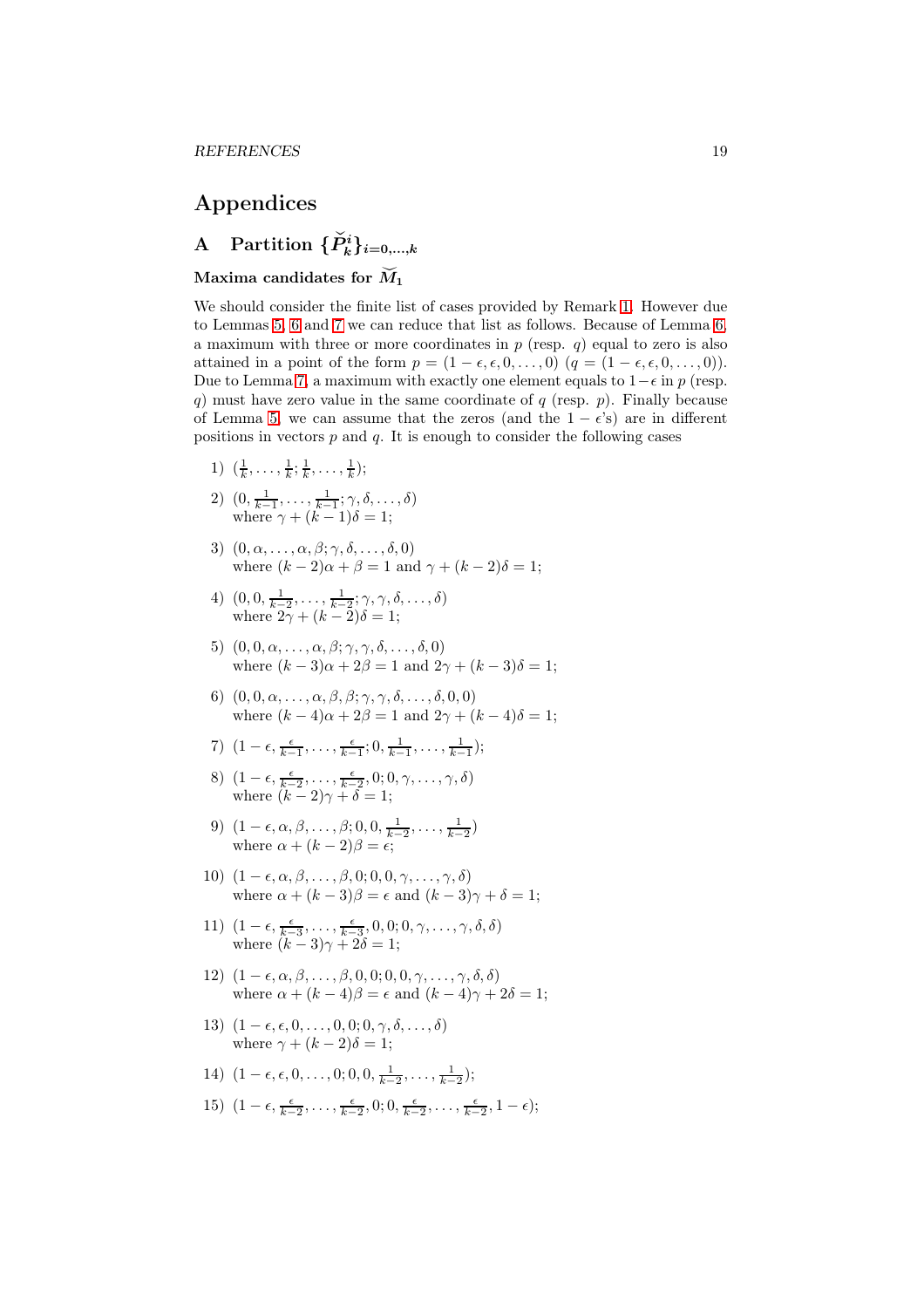- 16)  $(1 \epsilon, \frac{\epsilon}{k-3}, \ldots, \frac{\epsilon}{k-3}, 0, 0; 0, \gamma, \ldots, \gamma, \delta, 1 \epsilon)$ where  $(k-3)\gamma + \delta = \epsilon$ ;
- 17)  $(1 \epsilon, \alpha, \beta, \ldots, \beta, 0, 0, 0, 0, \gamma, \ldots, \gamma, \delta, 1 \epsilon)$ where  $\alpha + (k - 4)\beta = \epsilon$  and  $(k - 4)\gamma + \delta = \epsilon$ ;
- 18)  $(1 \epsilon, \epsilon, 0, \ldots, 0, 0; 0, \gamma, \delta, \ldots, \delta, 1 \epsilon)$ where  $\gamma + (k-3)\delta = \epsilon$ ;
- 19)  $(1 \epsilon, \epsilon, 0, \ldots, 0, 0; 0, 0, \frac{\epsilon}{k-3}, \ldots, \frac{\epsilon}{k-3}, 1 \epsilon).$

# Maxima candidates for  $\widetilde{M}_2$

We should consider the finite list of cases provided by Remark [1.](#page-9-1) However due to Lemmas [5](#page-10-2) and [6](#page-10-3) we can reduce that list to:

- 1)  $(\frac{1}{k}, \ldots, \frac{1}{k}; \frac{1}{k}, \ldots, \frac{1}{k});$
- 2)  $(0, 0, \alpha, \ldots, \alpha, \beta, \beta; \gamma, \gamma, \delta, \ldots, \delta, 0, 0)$ where  $(k-4)\alpha + 2\beta = 1$  and  $2\gamma + (k-4)\delta = 1$ ;
- 3)  $(0, 0, \alpha, \ldots, \alpha, \beta; \gamma, \gamma, \delta, \ldots, \delta, 0)$ where  $(k-3)\alpha + 2\beta = 1$  and  $2\gamma + (k-3)\delta = 1$ ;
- 4)  $(0, 0, \frac{1}{k-2}, \ldots, \frac{1}{k-2}; \gamma, \gamma, \delta, \ldots, \delta)$ where  $2\gamma + (k-2)\delta = 1;$
- 5)  $(0, \alpha, \ldots, \alpha, \beta; \gamma, \delta, \ldots, \delta, 0)$ where  $(k-2)\alpha + \beta = 1$  and  $\gamma + (k-2)\delta = 1$ ;
- 6)  $(0, \frac{1}{k-1}, \ldots, \frac{1}{k-1}; \gamma, \delta, \ldots, \delta)$ where  $\gamma + (k-1)\delta = 1$ .

## Maxima candidates for  $\tilde{M}_3$

We should consider the finite list of cases provided by Remark [1.](#page-9-1) However due to Lemmas [5,](#page-10-2) [6](#page-10-3) and [8](#page-12-5) we can reduce that list to:

- 1)  $(1 \epsilon, \frac{\epsilon}{k-1}, \ldots, \frac{\epsilon}{k-1}; 1 \epsilon, \frac{\epsilon}{k-1}, \ldots, \frac{\epsilon}{k-1});$ 2)  $(1-\epsilon, \frac{\epsilon}{k-2}, \ldots, \frac{\epsilon}{k-2}, 0; 1-\epsilon, \gamma, \ldots, \gamma, \delta)$
- where  $(k-2)\gamma + \delta = \epsilon$ ;
- 3)  $(1 \epsilon, \alpha, \ldots, \alpha, \beta, 0; 1 \epsilon, \gamma, \ldots, \gamma, 0, \delta)$ where  $(k-3)\alpha + \beta = \epsilon$  and  $(k-3)\gamma + \delta = \epsilon$ ;
- 4)  $(1 \epsilon, \frac{\epsilon}{k-3}, \ldots, \frac{\epsilon}{k-3}, 0, 0; 1 \epsilon, \gamma, \ldots, \gamma, \delta, \delta)$ where  $(k-3)\gamma + 2\delta = \epsilon$ ;
- 5)  $(1 \epsilon, \alpha, \ldots, \alpha, \beta, 0, 0; 1 \epsilon, \gamma, \ldots, \gamma, 0, \delta, \delta)$ where  $(k-4)\alpha + \beta = \epsilon$  and  $(k-4)\gamma + 2\delta = \epsilon$ ;
- 6)  $(1 \epsilon, \alpha, \ldots, \alpha, \beta, \beta, 0, 0; 1 \epsilon, \gamma, \ldots, \gamma, 0, 0, \delta, \delta)$ where  $(k-5)\alpha + 2\beta = \epsilon$  and  $(k-5)\gamma + 2\delta = \epsilon$ ;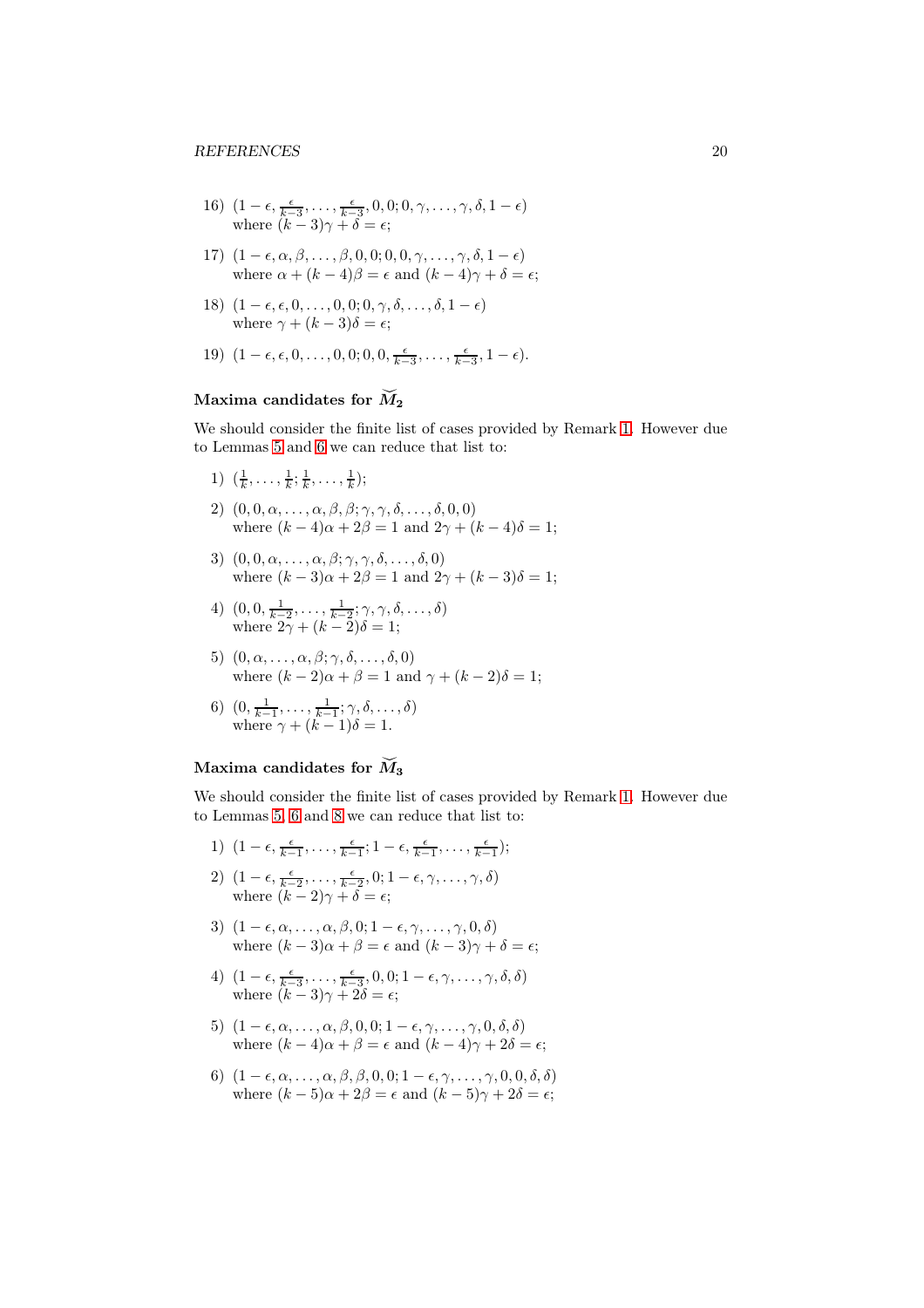7) 
$$
(1 - \epsilon, \epsilon, 0, \ldots, 0; 1 - \epsilon, \gamma, \delta, \ldots, \delta)
$$
  
where  $\gamma + (k - 2)\delta = \epsilon$ ;

8) 
$$
(1 - \epsilon, \epsilon, 0, \ldots, 0; 1 - \epsilon, 0, \frac{\epsilon}{k-2}, \ldots, \frac{\epsilon}{k-2});
$$

9) 
$$
(1 - \epsilon, \epsilon, 0, 0, \ldots, 0; 1 - \epsilon, 0, 0, \frac{\epsilon}{k-3}, \ldots, \frac{\epsilon}{k-3}).
$$

## Maxima candidates for  $\widetilde{M}_4$

We should consider the finite list of cases provided by Remark [1.](#page-9-1) However due to Lemmas [5,](#page-10-2) [6](#page-10-3) and [7](#page-11-3) we can reduce that list to:

- 1)  $(1 \epsilon + \sigma, \frac{\epsilon \sigma}{k-2}, \dots, \frac{\epsilon \sigma}{k-2}, 0; 0, \frac{\epsilon \phi}{k-2}, \dots, \frac{\epsilon \phi}{k-2}, 1 \epsilon + \phi)$ where  $0 \leq \sigma, \phi \leq \epsilon$ ;
- 2)  $(1 \epsilon + \sigma, \frac{\epsilon \sigma}{k 3}, \dots, \frac{\epsilon \sigma}{k 3}, 0, 0; 0, \gamma, \dots, \gamma, \delta, 1 \epsilon + \phi)$ where  $0 \le \sigma, \phi \le \epsilon$  and  $(k-3)\gamma + \delta = \epsilon - \phi$ ;
- 3)  $(1 \epsilon + \sigma, \alpha, \beta, \ldots, \beta, 0, 0, 0, 0, \gamma, \ldots, \gamma, \delta, 1 \epsilon + \phi)$ where  $0 \leq \sigma, \phi \leq \epsilon, \alpha + (k-4)\beta = \epsilon - \sigma$  and  $(k-4)\gamma + \delta = \epsilon - \phi;$
- 4)  $(1, 0, \ldots, 0, 0; 0, \frac{\epsilon \phi}{k 2}, \ldots, \frac{\epsilon \phi}{k 2}, 1 \epsilon + \phi)$ where  $0 \leq \phi \leq \epsilon$ ;
- 5)  $(1, 0, 0, \ldots, 0, 0; 0, 0, \frac{\epsilon \phi}{k 3}, \ldots, \frac{\epsilon \phi}{k 3}, 1 \epsilon + \phi)$ where  $0 \leq \phi \leq \epsilon$ .

# B Partition  $\{\widehat{P}_k^i\}_{i=0,\dots,k}$

## Maxima candidates for  $\widehat{M}_1$

We should consider the finite list of cases provided by Remark [1.](#page-9-1) However due to Lemma [5](#page-10-2) we can reduce that list to:

- 1)  $(\frac{1}{k}, \ldots, \frac{1}{k}; \frac{1}{k}, \ldots, \frac{1}{k});$
- 2)  $(\epsilon, \frac{1-\epsilon}{k-1}, \ldots, \frac{1-\epsilon}{k-1}; \gamma, \delta, \ldots, \delta)$ where  $\gamma, \delta \geq \epsilon$  and  $\gamma + (k-1)\delta = 1;$
- 3)  $(\epsilon, \alpha, \ldots, \alpha, \beta; \gamma, \delta, \ldots, \delta, \epsilon)$ where  $\alpha, \beta, \gamma, \delta \geq \epsilon$ ,  $(k-2)\alpha + \beta + \epsilon = 1$  and  $\gamma + (k-2)\delta + \epsilon = 1$ ;
- 4)  $(\epsilon, \epsilon, \frac{1-\epsilon}{k-2}, \ldots, \frac{1-\epsilon}{k-2}; \gamma, \gamma, \delta, \ldots, \delta)$ where  $\gamma, \delta \geq \epsilon$  and  $2\gamma + (k-2)\delta = 1;$
- 5)  $(\epsilon, \epsilon, \alpha, \ldots, \alpha, \beta; \gamma, \gamma, \delta, \ldots, \delta, \epsilon)$ where  $\alpha, \beta, \gamma, \delta \ge \epsilon$ ,  $(k-3)\alpha + \beta + 2\epsilon = 1$  and  $2\gamma + (k-3)\delta + \epsilon = 1$ ;
- 6)  $(\epsilon, \epsilon, \alpha, \ldots, \alpha, \beta, \beta; \gamma, \gamma, \delta, \ldots, \delta, \epsilon, \epsilon)$ where  $\alpha, \beta, \gamma, \delta > \epsilon$ ,  $(k-4)\alpha + 2\beta + 2\epsilon = 1$  and  $2\gamma + (k-4)\delta + 2\epsilon = 1$ ;
- · · ·) · · · · · · · · · · · · · · · · · · · · · · · · · · · · · · · · · · · ·
- $k(k+1)$  $\frac{(k+1)}{2}$   $(\epsilon, \epsilon, \ldots, \epsilon, 1-(k-1)\epsilon; 1-(k-1)\epsilon, \epsilon, \ldots, \epsilon).$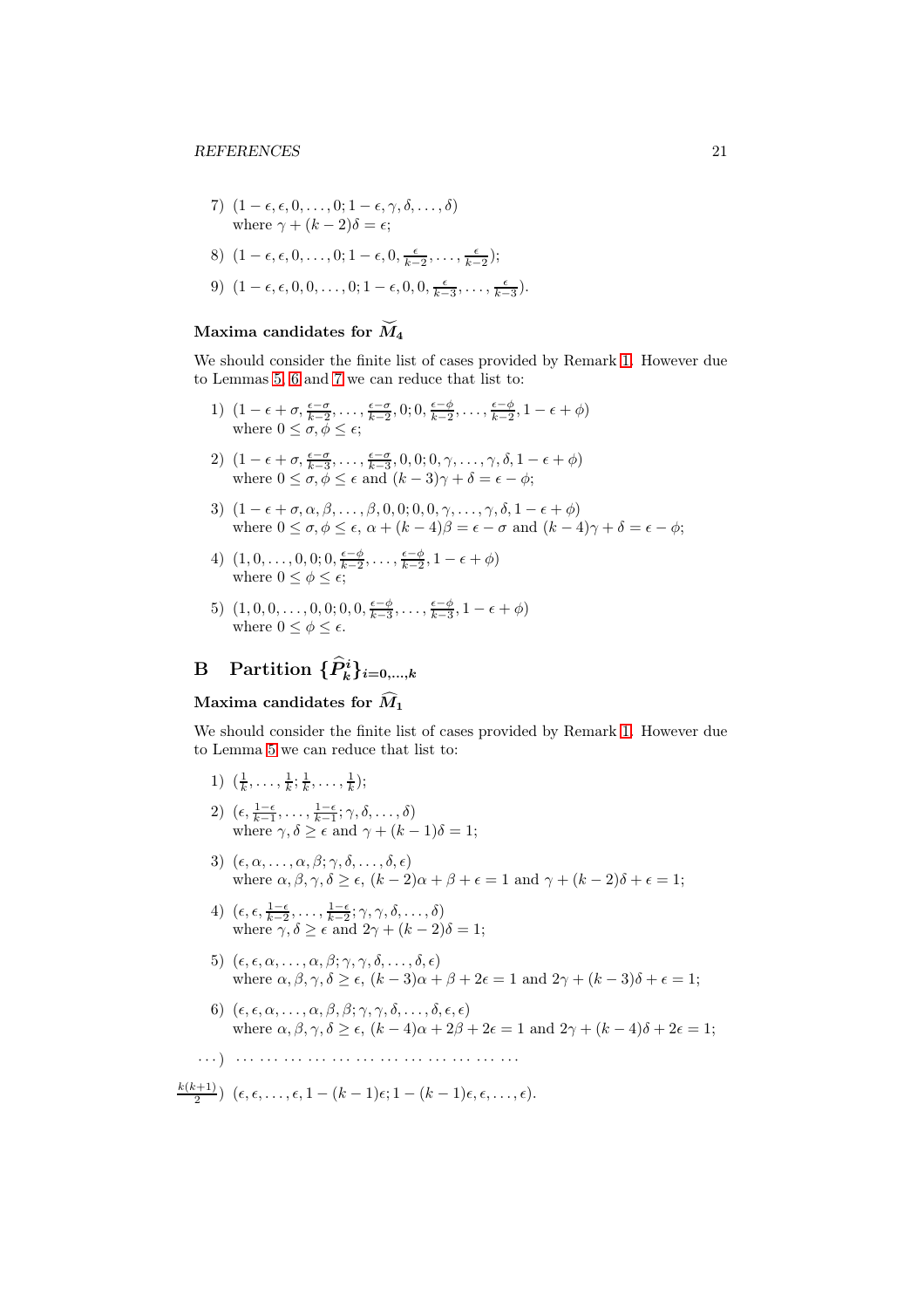## Maxima candidates for  $\widehat{M}_2$

We should consider the finite list of cases provided by Remark [1.](#page-9-1) However due to Lemmas [5](#page-10-2) and [6](#page-10-3) we can reduce that list to:

- 1)  $(\alpha, \ldots, \alpha, \beta; \frac{1-\epsilon}{k-1}, \ldots, \frac{1-\epsilon}{k-1}, \epsilon)$ where  $\alpha \leq \epsilon$  and  $\beta + (k-1)\alpha = 1;$
- 2)  $(\alpha, \ldots, \alpha, \beta, \beta; \frac{1-\epsilon}{k-2}, \ldots, \frac{1-\epsilon}{k-2}, \epsilon, \epsilon)$ where  $\alpha \leq \epsilon$  and  $2\beta + (k-2)\alpha = 1;$
- · · ·) · · · · · · · · · · · · · · · · · · · · · · · · · · · · · · · · · · · ·
- $(k-1)$   $(\alpha, \beta, \ldots, \beta; 1-(k-1)\epsilon, \epsilon, \ldots, \epsilon)$ where  $\alpha \leq \epsilon$  and  $\alpha + (k-1)\beta = 1$ ;
	- k)  $(\epsilon, \frac{1-\epsilon}{k-1}, \ldots, \frac{1-\epsilon}{k-1}; \gamma, \delta, \ldots, \delta)$ where  $\gamma, \delta \geq \epsilon$  and  $\gamma + (k-1)\delta = 1;$
- $(k+1)$   $(\epsilon, \alpha, \ldots, \alpha, \beta; \gamma, \delta, \ldots, \delta, \epsilon)$ where  $\gamma, \delta \geq \epsilon, \beta + (k - 2)\alpha = 1 - \epsilon$  and  $\gamma + (k - 2)\delta = 1 - \epsilon$ ;
- $(k+2)$   $(\epsilon, \alpha, \ldots, \alpha, \beta, \beta; \gamma, \delta, \ldots, \delta, \epsilon, \epsilon)$ where  $\gamma, \delta \geq \epsilon, 2\beta + (k-3)\alpha = 1 - \epsilon$  and  $\gamma + (k-3)\delta = 1 - 2\epsilon$ ;
- · · ·) · · · · · · · · · · · · · · · · · · · · · · · · · · · · · · · · · · · ·

$$
2k-1\big) \ (\epsilon, \tfrac{1-\epsilon}{k-1}, \ldots, \tfrac{1-\epsilon}{k-1}; 1-(k-1)\epsilon, \epsilon, \ldots, \epsilon);
$$

- 2k)  $(0, \frac{1}{k-1}, \ldots, \frac{1}{k-1}; \gamma, \delta, \ldots, \delta)$ where  $\gamma, \delta \geq \epsilon$  and  $\gamma + (k-1)\delta = 1;$
- $(2k+1)$   $(0, \alpha, \ldots, \alpha, \beta; \gamma, \delta, \ldots, \delta, \epsilon)$ where  $\gamma, \delta \geq \epsilon, \beta + (k - 2)\alpha = 1$  and  $\gamma + (k - 2)\delta = 1 - \epsilon$ ;
- $2k + 2)$   $(0, \alpha, \ldots, \alpha, \beta, \beta; \gamma, \delta, \ldots, \delta, \epsilon, \epsilon)$ where  $\gamma, \delta > \epsilon, 2\beta + (k-3)\alpha = 1$  and  $\gamma + (k-3)\delta = 1 - 2\epsilon$ ;
	- · · ·) · · · · · · · · · · · · · · · · · · · · · · · · · · · · · · · · · · · ·
- $3k-1)$   $(0, \frac{1}{k-1}, \ldots, \frac{1}{k-1}; 1-(k-1)\epsilon, \epsilon, \ldots, \epsilon);$ 
	- 3k)  $(0, 0, \frac{1}{k-2}, \ldots, \frac{1}{k-2}; \gamma, \gamma, \delta, \ldots, \delta)$ where  $\gamma, \delta \geq \epsilon$  and  $2\gamma + (k-3)\delta = 1$ ;
- $3k+1)$   $(0, 0, \alpha, \ldots, \alpha, \beta; \gamma, \gamma, \delta, \ldots, \delta, \epsilon)$ where  $\gamma, \delta \geq \epsilon, \beta + (k-3)\alpha = 1$  and  $2\gamma + (k-3)\delta = 1 - \epsilon$ ;
- $3k+2)$   $(0, 0, \alpha, \ldots, \alpha, \beta, \beta; \gamma, \gamma, \delta, \ldots, \delta, \epsilon, \epsilon)$ where  $\gamma, \delta \geq \epsilon$ ,  $2\beta + (k - 4)\alpha = 1$  and  $2\gamma + (k - 4)\delta = 1 - 2\epsilon$ ;
	- · · ·) · · · · · · · · · · · · · · · · · · · · · · · · · · · · · · · · · · · ·
- $4k-1)$   $(0, 0, \frac{1}{k-2}, \ldots, \frac{1}{k-2}; 1-(k-1)\epsilon, \epsilon, \ldots, \epsilon);$ 
	- 4k)  $(0, \ldots, 0, 1; \gamma, \ldots, \gamma, \delta)$ where  $\gamma, \delta > \epsilon$  and  $\delta + (k-1)\gamma = 1$ ;